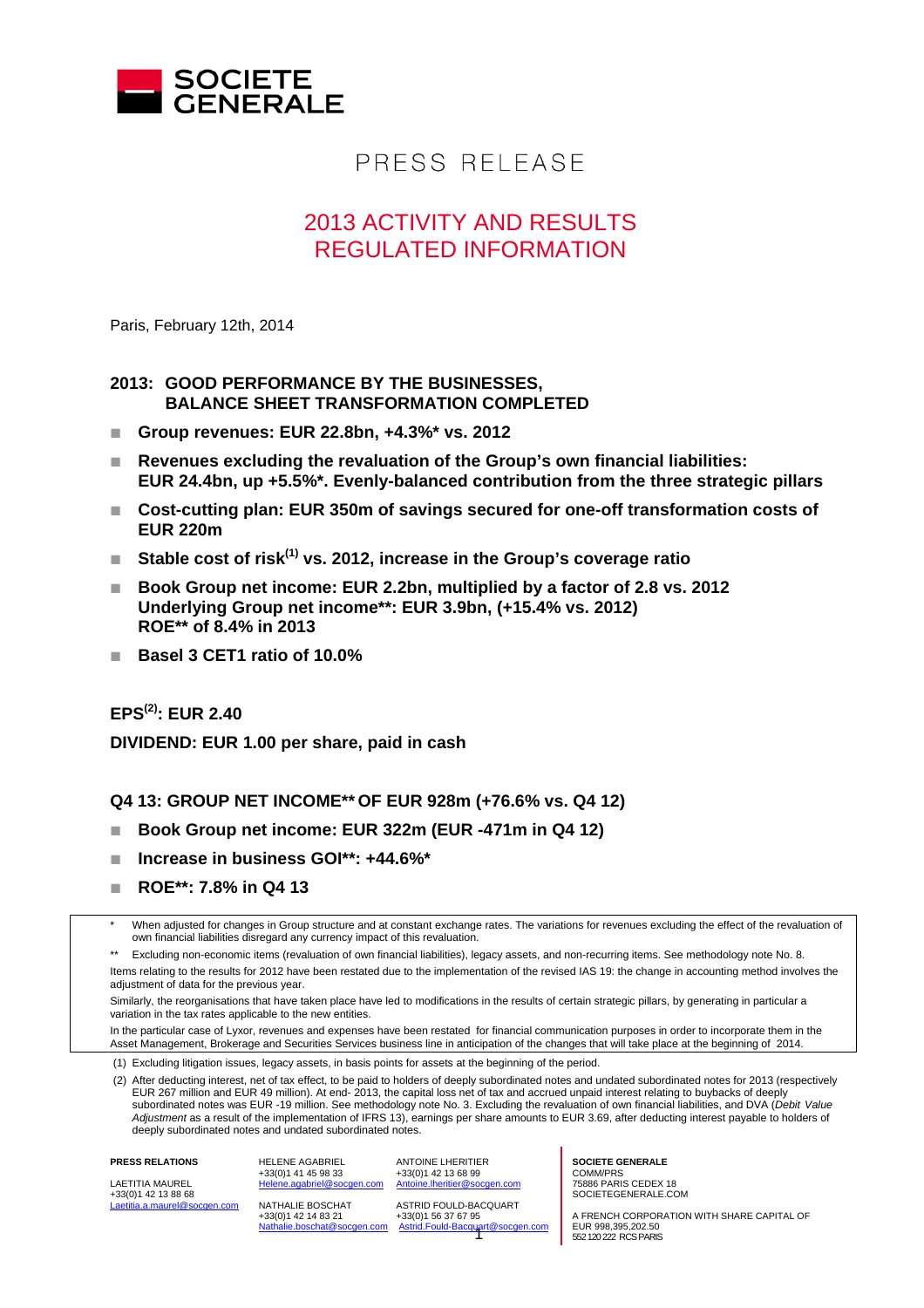The Board of Directors of Societe Generale approved the financial statements for 2013 on February 11th, 2014.

2013 net banking income and Group net income amounted to respectively EUR 22,831 million (+4.3%\* vs. 2012) and EUR 2,175 million (multiplied by a factor of 2.8 vs. the 2012 result). When restated for noneconomic items, non-recurring items and legacy assets<sup>(1)</sup>, net banking income and Group net income amounted to respectively EUR 24,345 million and EUR 3,862 million, generating a ROE of 8.4%\*\*.

Net banking income totalled EUR 5,782 million in Q4 13, up +20.1%\* year-on-year (or EUR 6,070 million when restated for non-economic items, non-recurring items and legacy assets, +3.2%). Q4 13 Group net income came to EUR 322 million and EUR 928 million when corrected for the impact of non-economic items, non-recurring items and legacy assets. This compares with EUR -471 million for the contribution in Q4 12 (or EUR 526 million for the contribution corrected for the aforementioned items).

In view of these results, the Board of Directors has decided to propose the payment of a dividend of EUR 1.00 per share, payable in cash, to the Annual General Meeting. Dividend detachment will take place on May 27th, 2014 and the dividend will be paid on May 30th, 2014, subject to a favourable vote by the Annual General Meeting on May 20th, 2014.

**In 2013, the Group** completed the **far-reaching transformation of its balance sheet.** Accordingly, the **Common Equity Tier 1 (CET1) ratio stands at 10.0%** under "Basel 3"<sup>(2)</sup>, exceeding the targets announced at the beginning of the year. This is the result of initiatives undertaken in recent years, and in particular the rigorous control of commitments and risks, the disposal of assets (loan portfolios and subsidiaries), and a reduction in the legacy asset portfolio. This portfolio's non-investment grade assets now represent a minimal proportion of the Bank's assets (EUR 709 million), and will no longer have an impact on its results as from 2014. The Group's financing structure has been fundamentally remodelled and is reinforced by a strong deposit inflow in all its activities, and the extension of its financing sources. Finally, the Group has increased the coverage of its loan commitments and legal risks.

**The Group produced a good operating performance in all its businesses,** with a solid revenue base that is evenly balanced between its three strategic pillars. **Business revenues rose +2.8% when adjusted for changes in Group structure and at constant exchange rates** between 2012 and 2013, thanks to the good performance of French Retail Banking, the improved revenues of Russian activities and a still buoyant performance from Financial Services to Corporates and Insurance within the International Retail Banking & Financial Services pillar. There was a significant increase\* in the revenues of Global Banking & Investor Solutions, particularly in Corporate and Investment Banking and in Asset Management and Private Banking activities.

There was a limited increase (+0.9%\*) in **operating expenses** when restated for the EUR 220 million of one-off costs recorded in relation to the savings programme launched in 2013. This programme has now helped secure EUR 350 million of recurring savings over the next few years.

The **commercial cost of risk**, measured in basis points<sup>(3)</sup> stood at 75 basis points for 2013, stable vs. 2012.

 $\overline{a}$ <sup>(1)</sup> Non-economic items, non-recurring items and legacy assets: EUR -1,514 million in net banking income in 2013 (including the revaluation of own financial liabilities for EUR -1,594 million, legacy assets for EUR +150 million); in operating expenses: EUR -510 million in 2013 (legacy assets EUR -64 million, transaction with the European Commission EUR -446 million); net cost of risk in 2013: EUR -782 million, including a collective provision for litigation issues EUR -400 million and legacy assets EUR -382 million; disposals, write-downs and capital losses with no effect in net banking income: EUR +549 million, notably disposal of the subsidiary NSGB and a Private Banking subsidiary. In Q4 13, total in net banking income: EUR -288 million (including EUR -379 million for the revaluation of own financial liabilities); operating expenses: EUR -458 million, including EUR -446 million in respect of the transaction with the European Commission; EUR +116 million for disposals, write-downs and capital losses; EUR -62 million in net cost of risk for legacy assets. Details and 2012 data in methodology note No. 8.

 $<sup>(2)</sup>$  Pro-forma fully loaded Basel 3 CET1 ratio, based on the CRR/CRD4 rules published on June 26th, 2013, including</sup> the Danish compromise. Basel 2.5 Core Tier 1, calculated according to EBA Basel 2.5 standards (Basel 2 standards incorporating CRD3 requirements), of 11.3% at December 31st, 2013 and 10.7% at December 31st, 2012.  $^{(3)}$  Annualised, excluding litigation issues and legacy assets, in respect of assets at the beginning of the period and including operating leases.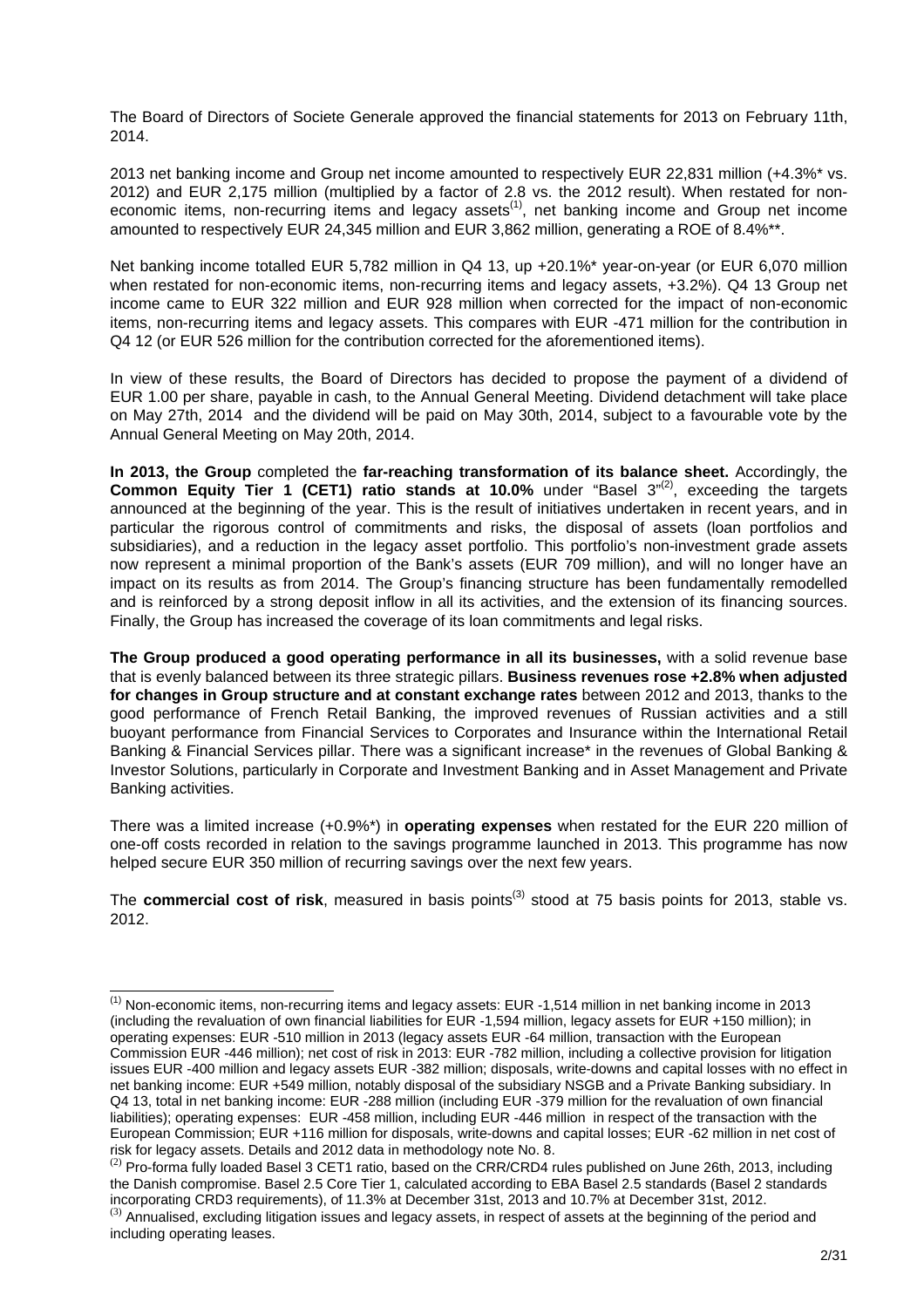Commenting on the Group's results for 2013, Frédéric Oudéa – Chairman and CEO – stated:

 **"2013 provided confirmation of the robustness of Societe Generale's universal banking model, with revenue growth in a still challenging environment. At the same time, the structural transformation of the balance sheet is complete, resulting in robust capital and liquidity ratios. The level of risk provisioning was also significantly increased during 2013. As a result, the Group is in a position, in 2014 and beyond, to seize growth opportunities by capitalising on a business model and activities focused on customer satisfaction and innovation. On May 13th, the Group will present the roadmap to achieving a return on equity of 10% by end-2015."**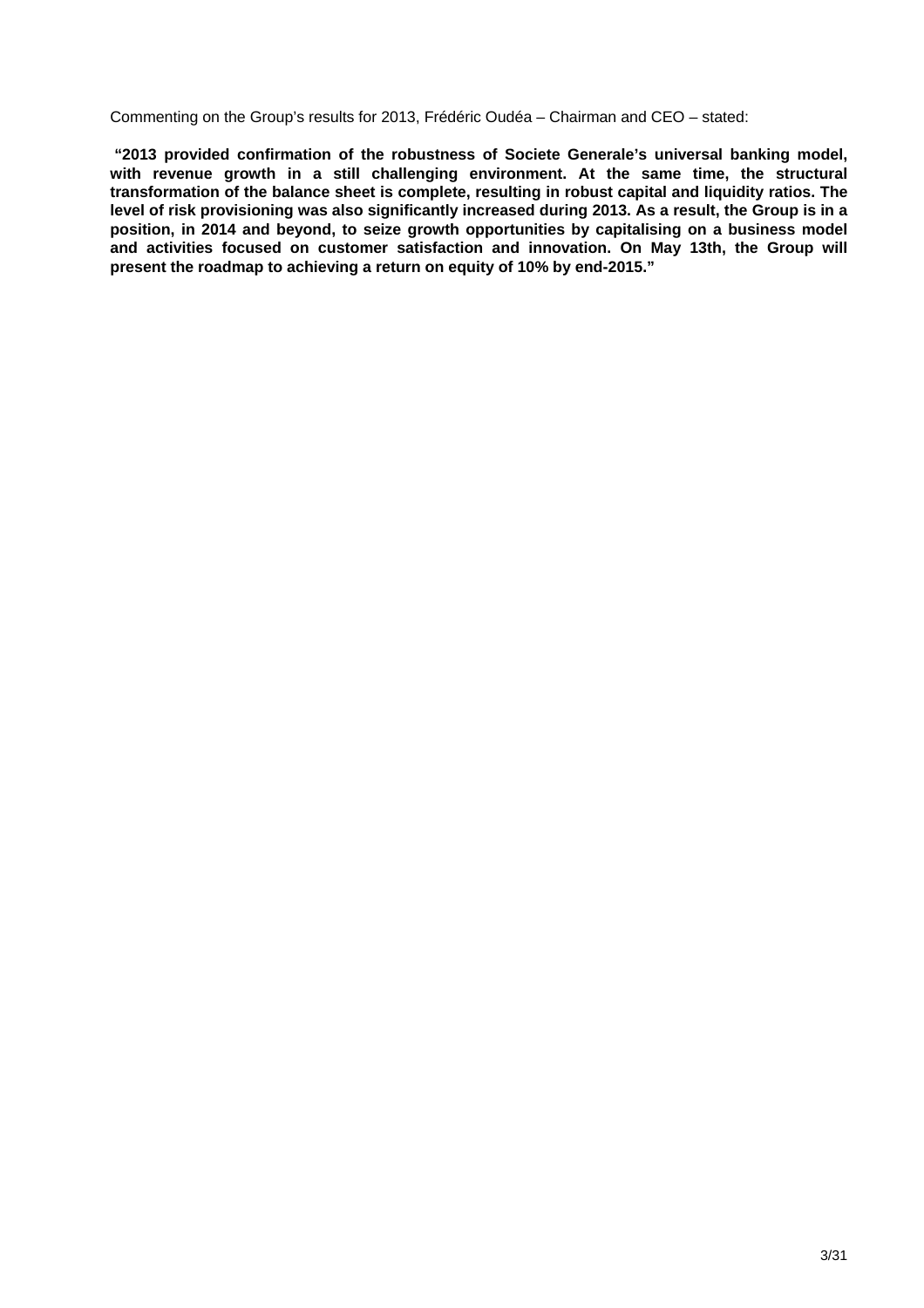## **1 - GROUP CONSOLIDATED RESULTS**

| In $E$ UR m                   | 2012      | 2013      | Change<br>2013/2012 | Q4 12    | Q4 13    | Change<br>Q4 vs. Q4 |
|-------------------------------|-----------|-----------|---------------------|----------|----------|---------------------|
| Net banking income            | 23,110    | 22,831    | $-1.2%$             | 5,130    | 5,782    | $+12.7%$            |
| On a like-for-like basis*     |           |           | $+4.3%$             |          |          | $+20.1%$            |
| Net banking income**          | 24,907    | 24,345    | $-2.3%$             | 5,884    | 6.070    | $+3.2%$             |
| Operating expenses            | (16, 418) | (16, 399) | $-0.1\%$            | (4, 131) | (4, 485) | $+8.6%$             |
| On a like-for-like basis*     |           |           | $+5.2%$             |          |          | $+15.2%$            |
| Gross operating income        | 6,692     | 6,432     | $-3.9\%$            | 999      | 1,297    | $+29.8%$            |
| On a like-for-like basis*     |           |           | $+2.1%$             |          |          | $+41.1%$            |
| Net cost of risk              | (3,935)   | (4,052)   | $+3.0%$             | (1, 314) | (1,045)  | $-20.5%$            |
| Operating income              | 2,757     | 2,380     | $-13.7%$            | (315)    | 252      | <b>NM</b>           |
| On a like-for-like basis*     |           |           | $-10.1%$            |          |          | NM.                 |
| Impairment losses on goodwill | (842)     | (50)      | <b>NM</b>           | (392)    | (50)     | <b>NM</b>           |
| Reported Group net income     | 790       | 2,175     | x2.8                | (471)    | 322      | NM.                 |
| Group ROE (after tax)         | 1.2%      | 4.4%      |                     |          |          |                     |

#### **Net banking income**

The Group's net banking income totalled EUR 22,831 million in 2013, including EUR 5,782 million for Q4.

If non-economic items, non-recurring items and legacy assets are stripped out, revenues amounted to respectively EUR 24,345\*\* million and EUR 6,070\*\* million.

Revenues were up +5.5%\* in 2013 excluding the effect of the revaluation of the Group's own financial liabilities:

- **French Retail Banking** revenues rose +1.5% excluding PEL/CEL effect on the back of dynamic deposit inflow, despite low interest rates and sluggish credit demand.
- In **International Retail Banking & Financial Services (IBFS)**, revenues were up +2.9%\* when adjusted for changes in Group structure and at constant exchange rates. Revenues rose in Russia, and stabilised in Romania, with the economic environment remaining unfavourable in the rest of Europe in Retail Banking. Financial Services to Corporates and Insurance continued to expand, with revenue growth of nearly 10% year-on-year.
- In **Global Banking & Investor Solutions (GBIS)**, revenues were up +10.9%\* overall, with mixed performances: an increase in SG CIB revenues (excluding legacy assets) of +6.6%\*, a significant pick-up in Private Banking revenues (+19.0%\*), and still weak Brokerage activity.

The businesses' Q4 revenues were up +22.2%\* vs. Q4 12.

The accounting impact of the revaluation of the Group's own financial liabilities was EUR -1,594 million in 2013 (including EUR -379 million in Q4 13), and represents the bulk of the Corporate Centre's net banking income. In 2012, this revaluation had an impact of EUR -1,255 million for the year, including EUR -686 million in Q4 12.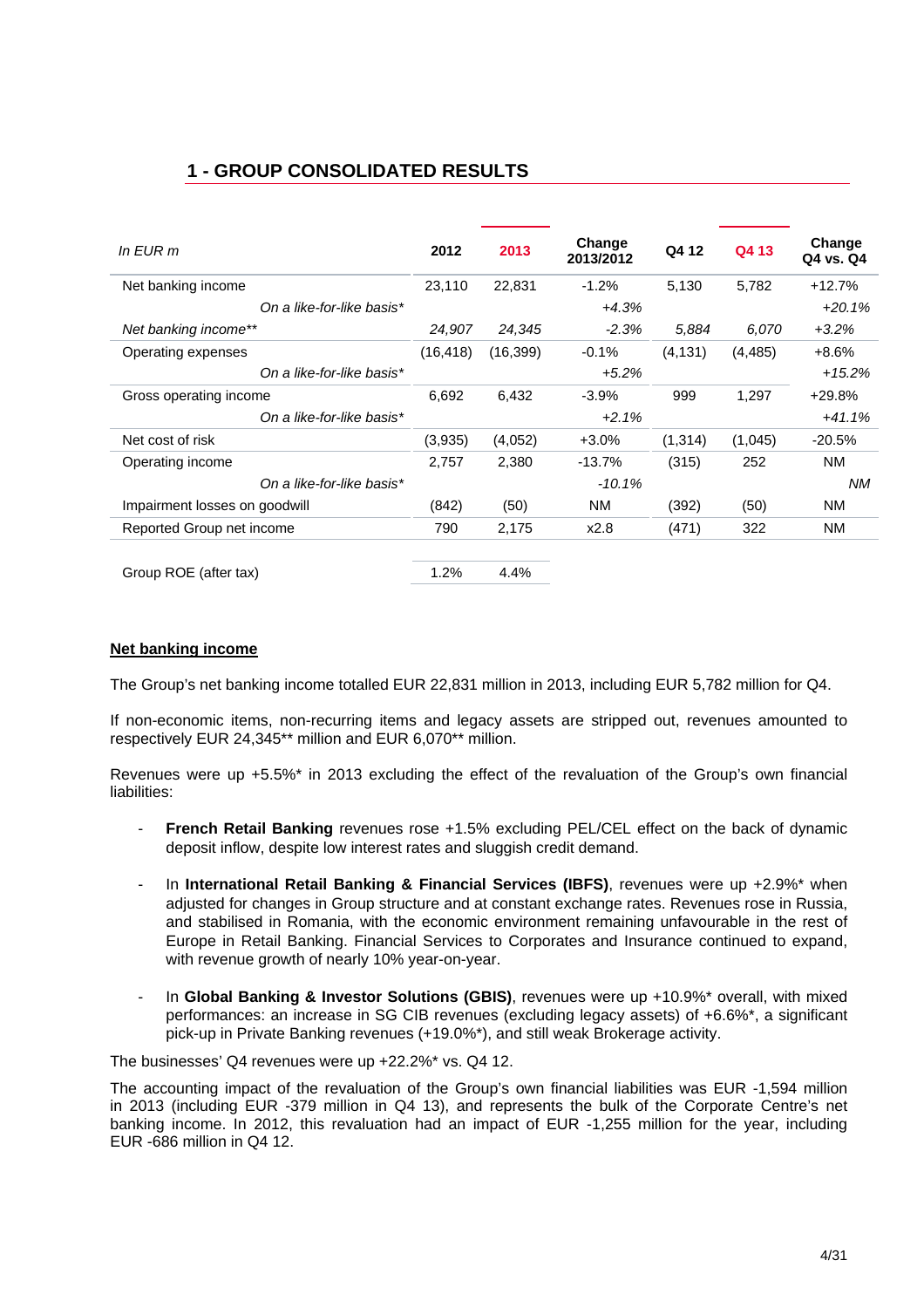#### **Operating expenses**

The cost savings plan announced at the beginning of the year has helped secure EUR 350 million of recurring savings out of a total target of EUR 900 million by 2015, for one-off restructuring costs of EUR 220 million in 2013.

Without the restatement of these effects, the Group's cost to income ratio stood at 65.3% excluding noneconomic items, non-recurring items and legacy assets for 2013, a slight improvement vs. 2012 (65.6%). The improvement is more marked in absolute terms (-0.8 points at 71.0%).

Overall, operating expenses were stable in 2013 in absolute terms, at EUR 16,399 million (including EUR 4,485 million in Q4 13). When adjusted for changes in Group structure and at constant exchange rates, restated for the non-recurring costs related to the rollout of the savings plan (EUR 220 million) and the charge resulting from the transaction with the European Commission regarding the resolution of the Euribor litigation issue (EUR 446 million), they were higher (+0.9%\*).

There have been significant efforts to control operating expenses in all the businesses, with stable costs in French Retail Banking and International Retail Banking & Financial Services. They were slightly higher in Global Banking & Investor Solutions, where they included the resolution of the Euribor litigation issue. When restated for this charge, this pillar's operating expenses were down -2.0%.

#### **Operating income**

The Group's gross operating income was up +2.1%\* at EUR 6,432 million in 2013 (EUR 6,692 million in 2012). For Q4 13 alone, gross operating income totalled EUR 1,297 million, vs. EUR 999 million in Q4 12. The difference can be explained principally by the non-economic cost of the Group's own financial liabilities which had a greater adverse effect in Q4 12 than in Q4 13.

The gross operating income of the businesses rose +5.4%\* between 2012 and 2013 to EUR 8,809 million.

The Group's **net cost of risk** amounted to EUR 4,052 million for 2013, up +3.0% vs. 2012. It includes in particular an additional collective provision in respect of the litigation risk amounting to EUR -400 million. This provision amounted to EUR 700 million at end-2013 and reflects the level of risk identified to date. The net cost of risk was EUR -1,045 million in Q4 13, vs. EUR -1,314 million in Q4 12, which incurred a collective provision for litigation risk amounting to EUR -300 million.

The Group's **commercial cost of risk** (expressed as a fraction of outstanding loans) was stable at 75<sup>(1)</sup> basis points in 2013, (75 basis points in 2012), in a still challenging economic environment.

- In **French Retail Banking,** it increased to 62 basis points (vs. 50 basis points in 2012). After declining sequentially during the first three quarters of 2013, the commercial cost of risk amounted to 69 basis points in Q4 due notably to the increased NPL coverage ratio for both business and individual customers.
- At 153 basis points (vs. 158 basis points in 2012), **International Retail Banking & Financial Services'** cost of risk was stable year-on-year, with mixed trends according to region. In the Czech Republic, the situation continued to be satisfactory. In Russia, the increase in the cost of risk remained contained, marked in Q4 13 by provisions on a property portfolio that was originated prior to the acquisition of Rosbank. Substantial provisioning was carried out in Romania, essentially in Q4 13, leading to a significant increase in the gross NPL coverage ratio to 69% in Q4 13 vs. Q4 12. The cost of risk of the Financial Services to Corporates business line was stable vs. 2012.
- **Global Banking & Investor Solutions'** cost of risk remained low at 13 basis points (vs. 26 basis points in 2012), confirming the quality of the loan portfolio. Legacy assets' net cost of risk amounted to EUR -382 million in 2013.

The Group's NPL coverage ratio amounted to  $83\%^{(2)}$  at end-2013 (+5 points vs. end-2012).

 $(1)$ Annualised, excluding litigation issues and legacy assets, in respect of assets at the beginning of the period and including operating leases.<br><sup>(2)</sup> Operating lease outstandings have been included in the NPL coverage ratio calculation for EUR 10.8bn in 2013

and EUR 10.4bn in 2012.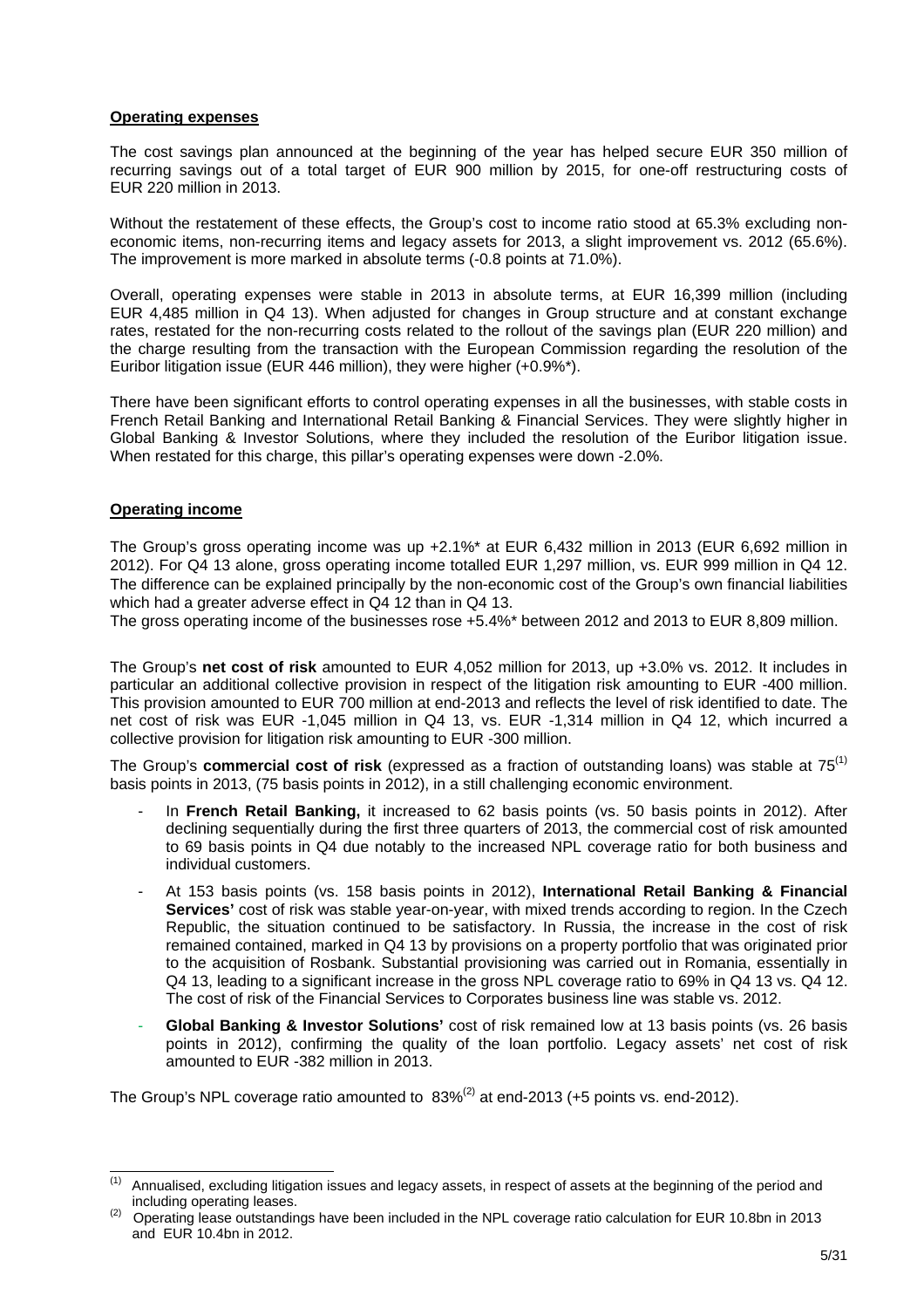The Group's **operating income** totalled EUR 2,380 million in 2013, vs. EUR 2,757 million in 2012, and EUR 252 million in Q4 13 vs. EUR -315 million in Q4 12. These variations can be explained in Q4 principally by the impact of the revaluation of the Group's own financial liabilities, and litigation provisions, which had a greater negative effect in Q4 12 than in Q4 13.

#### **Net income**

After taking into account tax (the Group's effective tax rate was 18.1% in 2013, and 15.1% in 2012) and the contribution of non-controlling interests, Group net income totalled EUR 2,175 million in 2013 (EUR 790 million in 2012).

When corrected for non-economic items, non-recurring items and legacy assets<sup>(1)</sup>, Group net income amounted to EUR 3,862 million in 2013, up +15.4% vs. 2012.

Group net income totalled EUR 322 million in Q4 13 (EUR -471 million in Q4 12). If non-economic items, non-recurring items and legacy assets are stripped out, Group net income came to EUR 928 million for Q4 13; it was EUR 526 million for the same period in 2012.

The Group's ROE, excluding non-economic items, non-recurring items and legacy assets stood at 8.4% for 2013 (4.4% in absolute terms). ROTE based on the same structure was 9.9% (5.1% in absolute terms). ROE calculated for Q4 13 was 7.8% excluding non-economic items, non-recurring items and legacy assets (and 2.1% in absolute terms) for a ROTE of 9.1% (2.4% in absolute terms).

Earnings per share amounts to EUR 2.40 for 2013, after deducting interest payable to holders of deeply subordinated notes and undated subordinated notes<sup>(2)</sup>. Excluding the revaluation of own financial liabilities, and DVA (*Debit Value Adjustment* as a result of the implementation of IFRS 13), earnings per share amounts to EUR 3.69, after deducting interest payable to holders of deeply subordinated notes and undated subordinated notes $<sup>(2)</sup>$ .</sup>

 $(1)$ See methodology note No. 8

<sup>&</sup>lt;sup>(2)</sup> The interest, net of tax effect, payable to holders of deeply subordinated notes and undated subordinated notes amounts to respectively EUR -77 million and EUR -6 million for Q4 13 and EUR -267 million and EUR -49 million for 2013, with a capital loss net of tax effect on partial buybacks of EUR -19 million in Q4 13.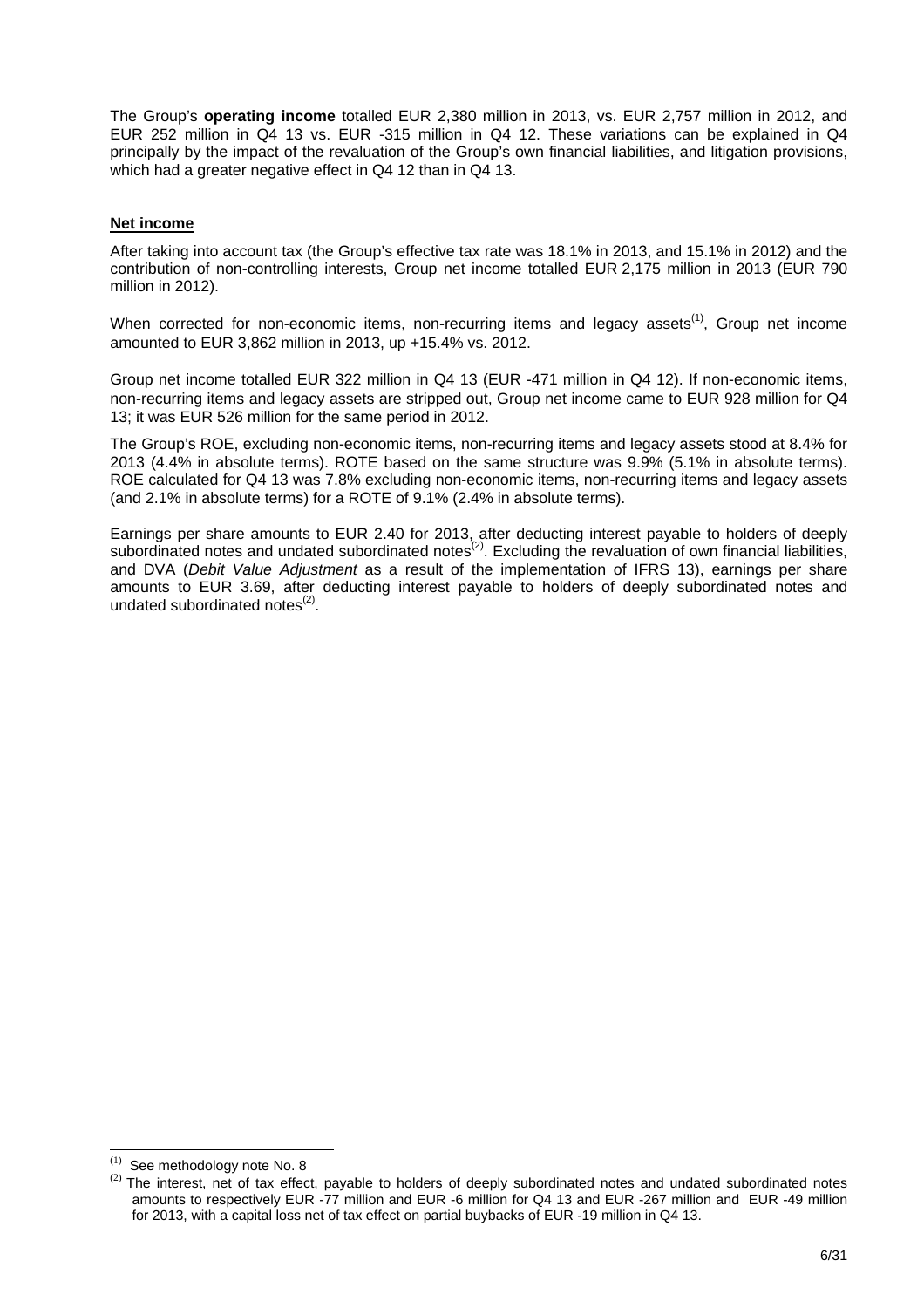## **2 - THE GROUP'S FINANCIAL STRUCTURE**

Group **shareholders' equity** totalled EUR 51.0 billion<sup>(1)</sup> at December 31st, 2013 and tangible net asset value per share was EUR 48.99 (corresponding to net asset value per share of EUR 56.63, including EUR 0.86 of unrealised capital gains).

The **consolidated balance sheet** totalled EUR 1,235 billion at December 31st, 2013 (EUR 1,250 billion at December 31st, 2012). The net amount of **customer loans** was EUR 342 billion (including lease financing), down EUR -14 billion vs. December 31st, 2012, reflecting the slowdown in credit demand. At the same time, **customer deposits** amounted to EUR 320 billion, up EUR +15 billion vs. December 31st, 2012, due to strong inflow in all activities, significantly improving the loan/deposit ratio.

The Group's **funded balance sheet** (see methodology note No. 7) totalled EUR 641 billion in December 2013, down EUR -11 billion vs. December 31st, 2012, with a loan/deposit ratio of 104% vs. 116% at December 31st, 2012. In 2013, in addition to subordinated debt issues, the Group raised EUR 25.6 billion of medium/long-term senior debt and covered bonds with an average maturity of 5.5 years. The Group's **liquid asset buffer** (see methodology note No. 7) totalled EUR 174 billion at December 31st, 2013 (vs. EUR 154 billion at December 31st, 2012), covering 140% of short-term financing requirements (including the EUR 24 billion of long-term debt arriving at maturity in 2014). This liquidity structure has made it possible to fully reimburse the refinancing granted by the European Central Bank (LTRO) in respect of the entire Group.

The Group's **risk-weighted assets** (calculated according to Basel 2.5 rules) amounted to EUR 315.5 billion at end-December 2013 (vs. EUR 324.1 billion at end-December 2012). Each of the Group's pillars accounts for around one-third of prudential commitments, with a predominance of French and international retail banking activities (around 65% of the total outstandings of the businesses) and credit risks (for nearly 80% of the Group's risk-weighted assets). Benefiting from a favourable currency impact, risk-weighted assets were nearly 3% lower year-on-year, primarily on the back of the substantially reduced impact of the Group's legacy asset commitments (down -49% year-on-year) and the reduction in the outstandings of International Retail Banking & Financial Services (EUR -5.9 billion, notably as a result of the disposals in 2013). These changes were partially offset by an increase in French Retail Banking, attributable essentially to tougher weighting models.

The Group's Core Tier 1 ratio, calculated according to Basel 2.5 rules, stood at 11.3%<sup>(2)</sup>. The Tier 1 ratio (Basel 2.5) amounted to 13.4% at end-December 2013 (vs. 12.5% at end-2012). According to Basel 3 rules<sup>(3)</sup>, the CET1 ratio amounted to 10.0% at December 31st, 2013, exceeding the announced target. This performance is due essentially to capital generation (income, net of dividends) as well as asset disposals and efforts to reduce the Group's legacy asset portfolio undertaken over more than 18 months.

The **leverage ratio** stood at 3.5% according to Basel 3 rules<sup>(3)</sup>.

The Group is rated by the rating agencies DBRS (long-term senior rating:  $AA - low - negative$ ), FitchRatings (A – stable, rating allocated on July 17th, 2013), Moody's (A2 – stable) and Standard & Poor's  $(A - \text{negative})$ .

l

 $(1)$  This figure includes notably (i) EUR 6.6 billion of deeply subordinated notes and (ii) EUR 0.4 billion of undated subordinated notes

<sup>(2)</sup> It was 10.7% at December 31st, 2012

<sup>&</sup>lt;sup>(3)</sup> Basel 3 Common Equity Tier 1 ratio and leverage ratio calculated according to the CRD4/CRR rules published on June 26th, 2013. Fully loaded Common Equity Tier 1, including the Danish compromise. Phased-in ratio: 10.9% at January, 1st, 2014. The leverage ratio calculation does not incorporate the new rules published in January 2014 by the Basel Committee.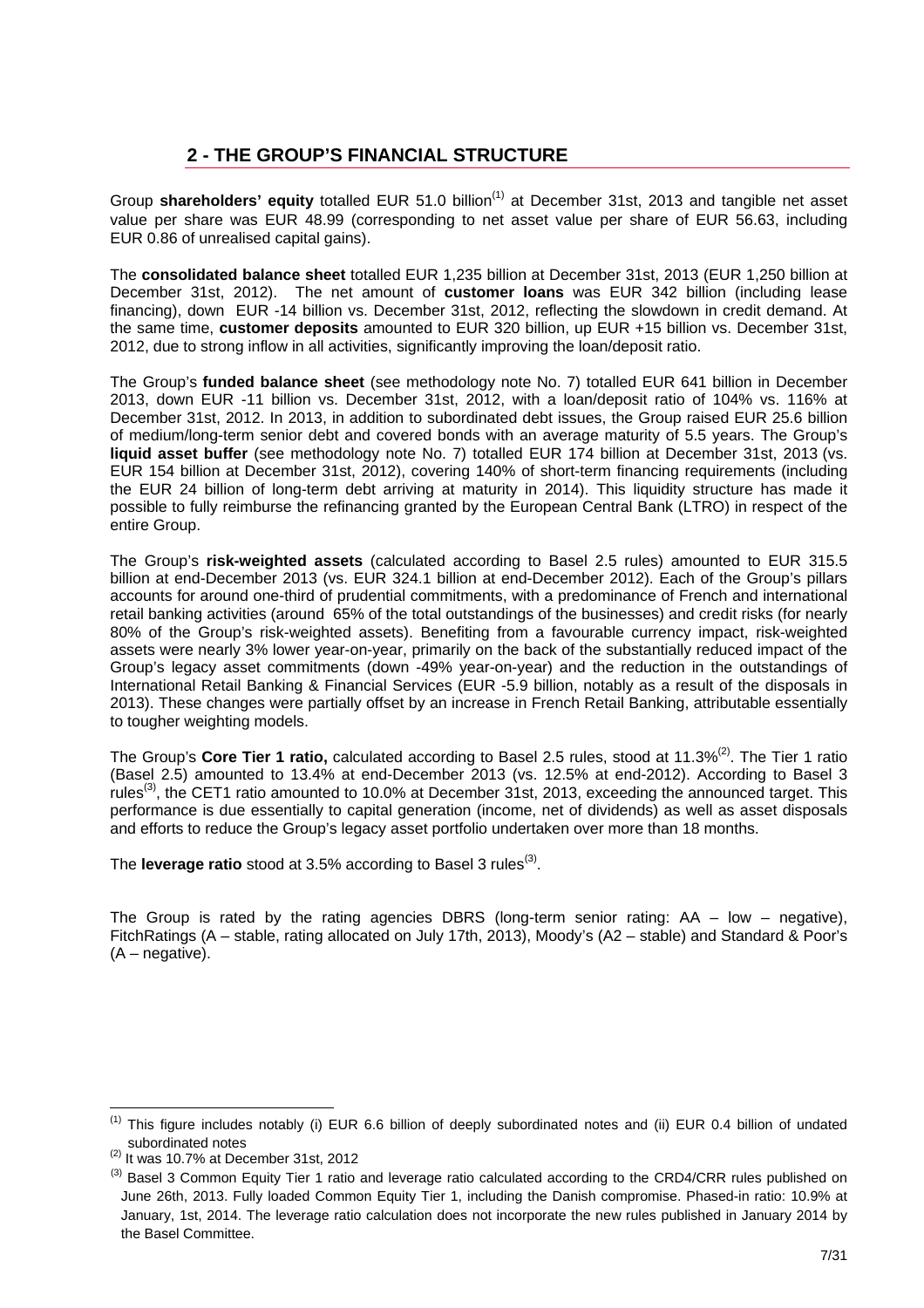### **3 - FRENCH RETAIL BANKING**

| In $E$ UR m            | 2012    | 2013     | Change<br>2013/2012    | Q4 12    | Q4 13   | Change<br>Q4 vs. Q4    |
|------------------------|---------|----------|------------------------|----------|---------|------------------------|
| Net banking income     | 8,161   | 8,235    | $+0.9%$<br>$+1.5\%(1)$ | 2,069    | 2,115   | $+2.2%$<br>$+2.3\%(1)$ |
| Operating expenses     | (5,264) | (5,267)  | $+0.1%$                | (1, 383) | (1,366) | $-1.2%$                |
| Gross operating income | 2,897   | 2,968    | 2.4%<br>$+4.1\%(1)$    | 686      | 749     | $+9.1%$<br>$+9.3\%/1)$ |
| Net cost of risk       | (931)   | (1, 152) | $+23.8%$               | (299)    | (314)   | $+4.8%$                |
| Operating income       | 1,967   | 1.816    | $-7.7\%$               | 387      | 435     | $+12.5%$               |
| Group net income       | 1,291   | 1.164    | $-9.9%$                | 254      | 281     | $+10.7%$               |

(1) Excluding PEL/CEL

Despite a challenging macro-economic environment, French Retail Banking delivered a good commercial performance in 2013, demonstrating the robustness of its franchise.

Outstanding balance sheet deposits rose +9.5% vs. 2012 to EUR 154.8 billion. By customer segment, deposit inflow was driven by the sharp rise in the business segment (+14.0%), but also remained very dynamic in the individual segment (+6.3%). By type of savings vehicle, the growth in deposits was driven by the inflow on term deposits and certificates of deposit (+23.7%). Regulated savings (excluding PEL savings account) were also sharply higher, driven firstly by the increase in Livret A (passbook savings account) outstandings (+24.6%), and secondly by Sustainable Development savings accounts (+24.9%).

This growth was accompanied by positive net life insurance inflow in 2013 of EUR +1.2 billion.

In an environment of weak economic growth, French Retail Banking remained fully committed to serving its customers and continued to actively support the economy, assisting both businesses and individuals with the financing of their projects. Outstanding loans were slightly lower than in 2012, amounting to EUR 78.3 billion for commercial and business customers and EUR 95.1 billion for outstanding loans to individuals.

The average loan/deposit ratio stood at 113% in 2013 vs. 124% in 2012 and therefore improved by 11 points year-on-year. The average loan/deposit ratio amounted to 109% in Q4 13, 2 points lower than in the previous quarter.

French Retail Banking **revenues** proved resilient, with net banking income of EUR 8,235 million, up +1.5% (excluding PEL/CEL effect) vs. 2012. The interest margin was 2.1% higher (excluding PEL/CEL effect) than in 2012, with the rise in outstanding deposits and a slight increase in the loan margin offsetting the decline in deposit reinvestment rates.

Commissions were slightly higher (+0.7% vs. 2012). Financial commissions rose +1.3% compared with the same period, whereas service commissions were up +0.5%.

Operating expenses were stable vs. 2012, reflecting the effect of the cost-savings plans implemented.

French Retail Banking generated gross operating income of EUR 2,968 million, up +4.1% (excluding PEL/CEL effect) vs. 2012.

Against the backdrop of a weak French economy, French Retail Banking's cost of risk amounted to 62 basis points in 2013, with the Group having increased the net NPL coverage ratio to 73% at end-2013, up +4 points vs. end-2012.

French Retail Banking's contribution to Group net income totalled EUR 1,164 million in 2013, down -9.9% vs. 2012.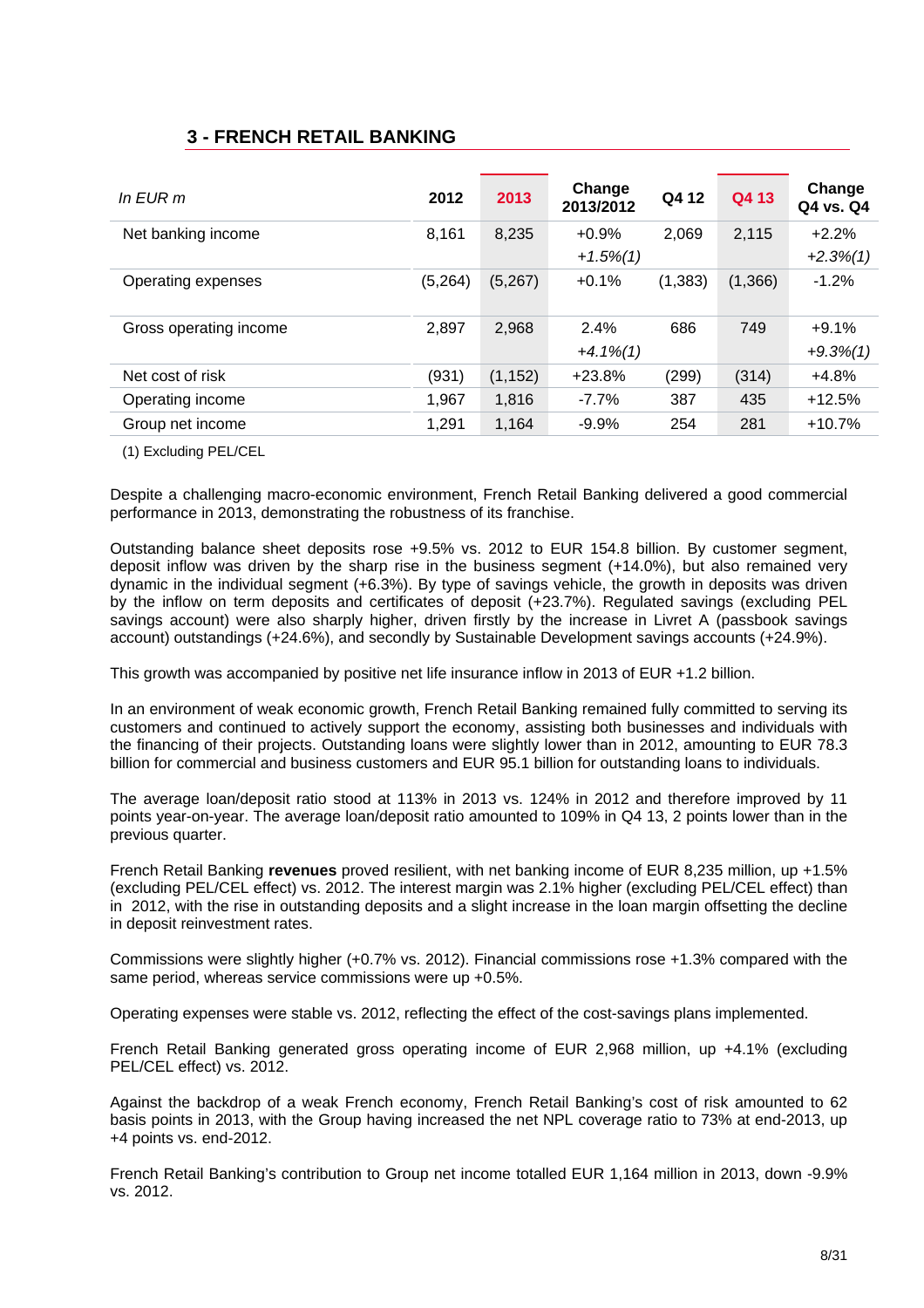French Retail Banking's net banking income amounted to EUR 2,115 million in Q4 13. This was 2.3% higher (excluding PEL/CEL effect) than in Q4 12. Operating expenses totalled EUR 1,366 million, down -1.2% vs. Q4 12, which included the total 2012 systemic tax charge. The Q4 cost of risk was higher, with the Group having increased the NPL coverage ratio. French Retail Banking's contribution to Group net income totalled EUR 281 million in Q4 13, up +10.7% vs. Q4 12.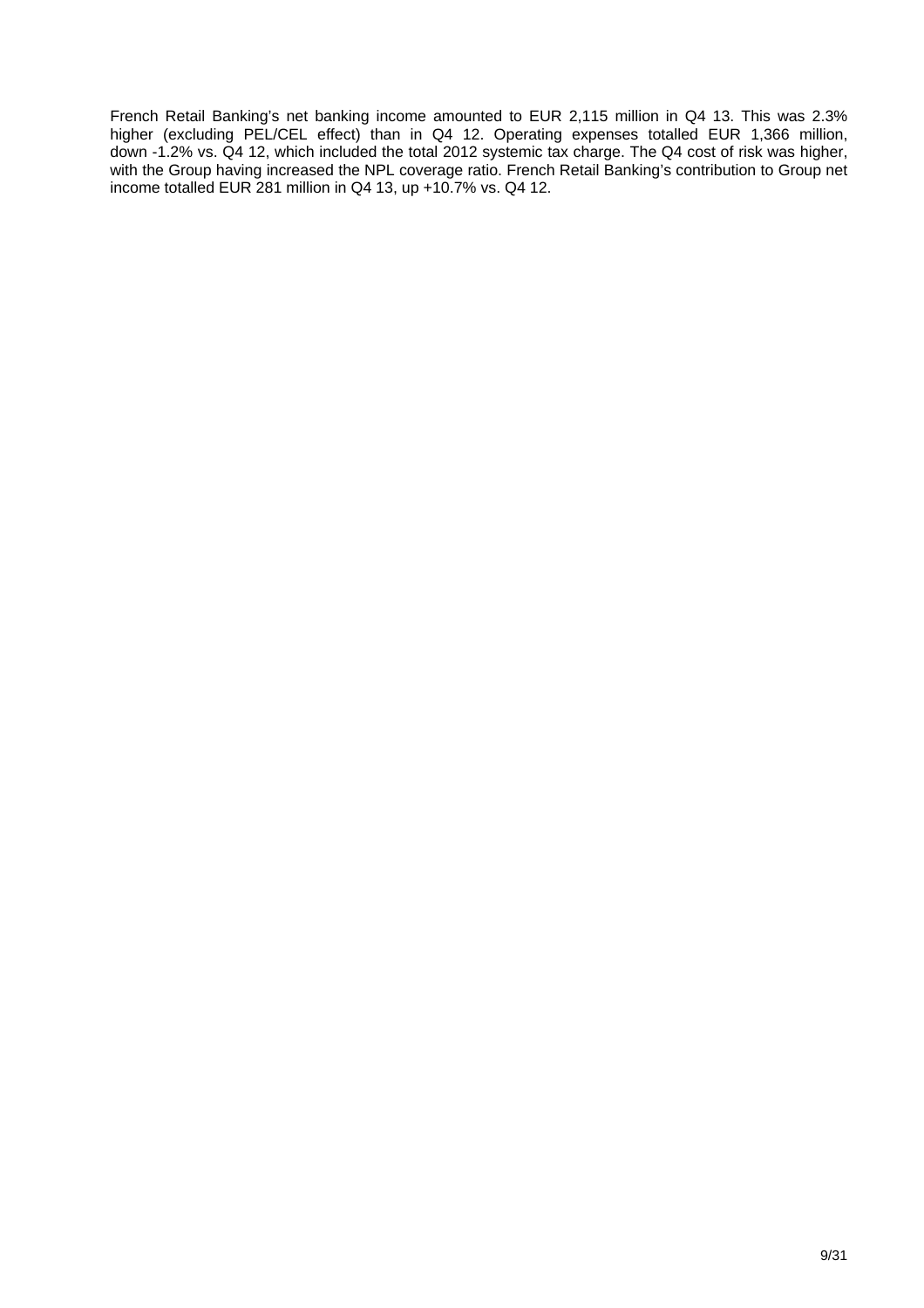### **4 - INTERNATIONAL RETAIL BANKING & FINANCIAL SERVICES**

2013 was marked by the creation of the International Retail Banking & Financial Services (IBFS) division which encompasses International Retail Banking and Specialised Financial Services and Insurance. This new organisational setup will help promote the Group's growth in regions where it operates (65 countries) by developing the collaboration between the division's different businesses and also with Societe Generale's other activities.

Its global development is based on:

- International Retail Banking and consumer finance, organised around three regions: Europe, Russia and Africa/Asia/ Mediterranean and Overseas;
- Financial Services to Corporates: operational vehicle leasing and fleet management (ALD Automotive), equipment finance;
- Insurance: Life, Personal Protection, Property/Casualty, Health.

The division's revenues totalled EUR 8,012 million in 2013, up +2.9%\* vs. 2012, whereas operating expenses were slightly lower over the same period at EUR -4,467 million (-0.7%\*), reflecting good cost control. Gross operating income amounted to EUR 3,545 million in 2013 (+7.8%\*). The 2013 net cost of risk came to EUR -1,941 million, up +10.0%\*. This was due primarily to the sharp rise in Romania as a result of the deteriorated macroeconomic environment and the Group's determination to increase its NPL coverage.

The division's contribution to Group net income totalled EUR 1,020 million in 2013, compared with EUR 617 million in 2012 which incurred a goodwill write-down of EUR -250 million.

In Q4 13, the division posted revenues of EUR 2,050 million (+6.8%<sup>\*</sup> vs. Q4 12), gross operating income of EUR 935 million (+27.9%\*) and a contribution to Group net income of EUR 208 million (+33.8%\*).

The financial results include in particular the following structure effects: the sale in 2012 of the Greek subsidiary Geniki, the disposal of the Egyptian subsidiary NSGB in March 2013, and the increase in the Group's stake in its Russian subsidiary Rosbank to 92.4% in December 2013.

| $In$ EUR $m$                  | 2012     | 2013     | Change<br>2013/2012 | Q4 12    | Q4 13    | Change<br>Q4 vs. Q4 |
|-------------------------------|----------|----------|---------------------|----------|----------|---------------------|
| Net banking income            | 8,432    | 8,012    | $-5.0%$             | 2,122    | 2,050    | $-3.4%$             |
| On a like-for-like basis*     |          |          | $+2.9%$             |          |          | $+6.8%$             |
| Operating expenses            | (4, 921) | (4, 467) | $-9.2%$             | (1, 317) | (1, 115) | $-15.3%$            |
| On a like-for-like basis*     |          |          |                     |          | $-6.1%$  |                     |
| Gross operating income        | 3.512    | 3.545    | $+1.0%$             | 804      | 935      | $+16.3%$            |
| On a like-for-like basis*     |          |          | $+7.8%$             |          |          | $+27.9%$            |
| Net cost of risk              | (2,035)  | (1,941)  | $-4.6%$             | (511)    | (669)    | +30.9%              |
| Operating income              | 1,477    | 1,604    | $+8.6%$             | 293      | 266      | $-9.2%$             |
| On a like-for-like basis*     |          |          | $+5.2\%$            |          |          | $+4.0%$             |
| Impairment losses on goodwill | (250)    | $\Omega$ | <b>NM</b>           | 0        | $\Omega$ | <b>NM</b>           |
| Group net income              | 617      | 1.020    | $+65.3%$            | 183      | 208      | $+13.5%$            |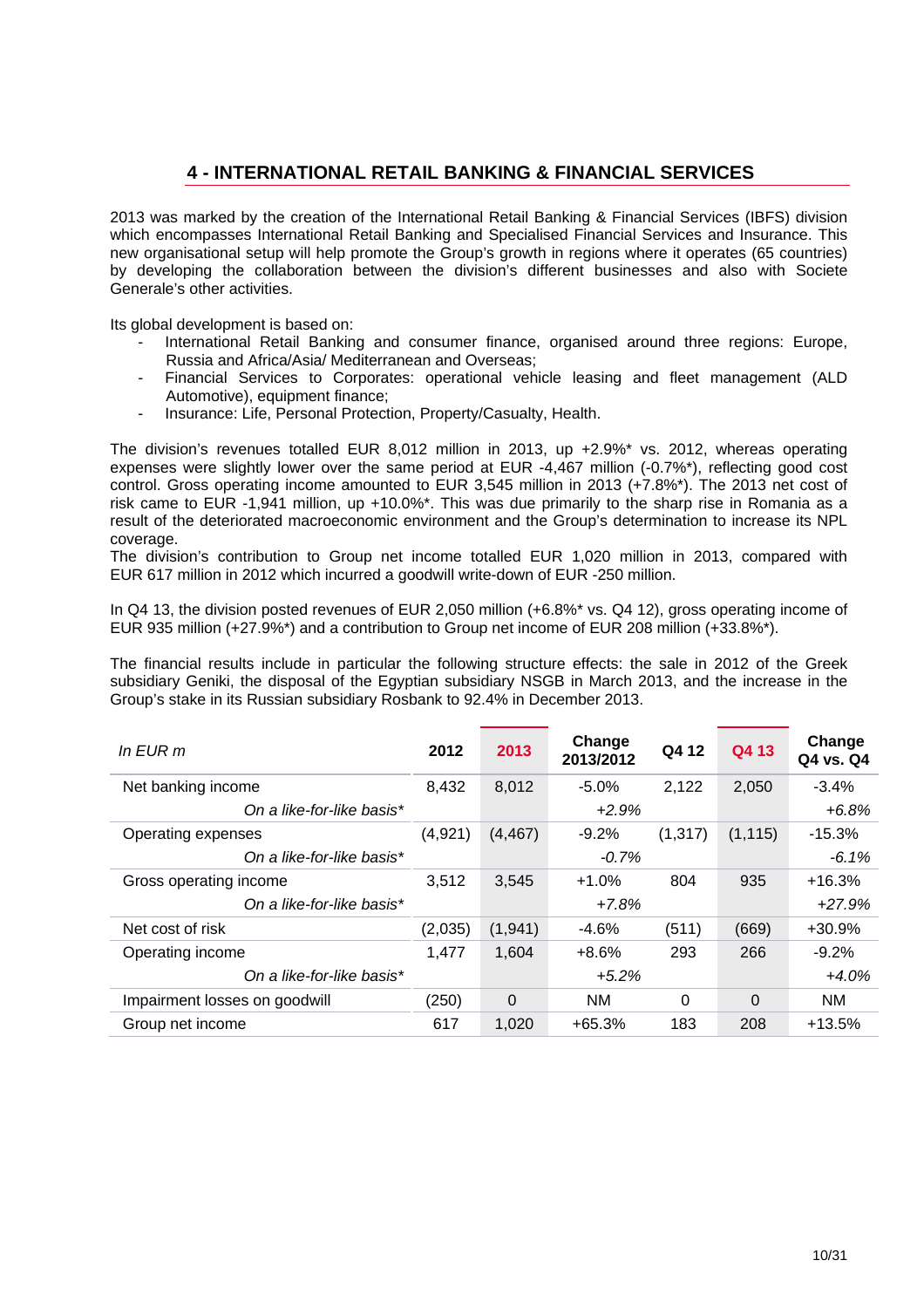#### **4.1 International Retail Banking**

At end-December 2013, International Retail Banking's outstanding loans totalled EUR 82.0 billion. This was slightly higher (+1.3%\*) than in 2012 and reflects mixed trends: firstly, according to the type of customers served by the Group (-2.1%<sup>\*</sup> decline in outstandings for individual customers but +6.2%<sup>\*</sup> increase in outstandings for business customers); and secondly, between the regions where the Group operates, with substantially higher outstanding loans in Russia, the Czech Republic, Germany and Sub-Saharan Africa.

However, the growth in outstanding deposits was particularly robust (+11.4%\* vs. 2012), at EUR 68.3 billion, with a very strong inflow for both business and individual customers and positive trends in most countries.

International Retail Banking revenues rose +1.1%\* vs. 2012 to EUR 6,010 million, driven by activity in Russia, despite the decline in the Czech Republic and Romania in conjunction with the continuing low interest rate environment in Europe. Operating expenses were stable vs. 2012 (+0.1%\*), reflecting rigorous cost control. International Retail Banking's gross operating income came to EUR 2,555 million, up +2.6%\* vs. 2012. The contribution to Group net income totalled EUR 403 million in 2013 vs. EUR 67 million in 2012, which was penalised by a EUR -250 million goodwill write-down.

International Retail Banking posted revenues of EUR 1,530 million, gross operating income of EUR 674 million and a contribution to Group net income of EUR 33 million in Q4 13.

**In Western Europe,** where the Group has operations in France, Germany and Italy, essentially in consumer finance, commercial activity was stable in 2013 with outstanding loans of EUR 15.6 billion against the backdrop of an economic slowdown. The growth in outstandings in Germany was offset by the decline in France and Italy. Revenues amounted to EUR 823 million and gross operating income to EUR 417 million in 2013. The contribution to Group net income came to EUR 66 million vs. EUR -130 million in 2012.

**In the Czech Republic,** Komercni Banka (KB) enjoyed a solid commercial momentum despite increased competition. Innovation efforts underpinned the growth in outstanding loans (+4.9%\* to EUR 17.6 billion) and outstanding deposits (+11.4%\* to EUR 23.6 billion) vs. end-December 2012. Despite this positive volume effect, revenues were lower in 2013 (-6.7%\*) at EUR 1,075 million, due primarily to the decline in deposit margins in 2013. Over the same period, operating expenses were slightly lower at EUR -531 million (-0.2%\*) and the contribution to Group net income remained high at EUR 223 million in 2013 (vs. EUR 271 million in 2012, which benefited in particular from a capital gain on the disposal of securities).

**In Romania**, where credit demand remained low, BRD's outstanding loans were down -11.6%\* (at EUR 6.4 billion) vs. end-December 2012, adversely affected by the sharp decline in the business segment. Outstandings for individual customers rose +8.4%\*, driven by the dynamism of the "Prima Casa" programme (government scheme to subsidise property loans to first-time buyers): BRD also enjoyed a solid market share of 33% on the back of this programme. Outstanding deposits were sharply higher (+13.5%\*) in 2013 at EUR 8.1 billion. Revenues were slightly lower (-1.5%) at EUR 587 million in 2013. At the same time, rigorous cost control resulted in operating expenses falling -4.8%\* to EUR 323 million. The Group's determination to increase NPL coverage at the end of the year resulted in a sharp rise in provisions in Q4 (+46.1%\*), leading BRD to post a net loss of EUR -99 million in 2013 (EUR -85 million in 2012).

In the **other European countries**, the Group strengthened its franchise and increased its deposit inflow in 2013 (outstandings up +14.7%\* at EUR 9.1 billion). Outstanding loans remained stable in 2013 (-0.2%\* at EUR 10.8 billion). Revenues were down -7.2%\* at EUR 645 million, operating expenses were slightly lower at EUR -445 million (-0.2%\*) and the net result was a loss of EUR -33 million in 2013.

**In Russia**, 2013 saw the Group increase its stake in Russian subsidiary Rosbank to 92.4% in December 2013 through the acquisition of VTB Group's 10% holding.

2013 provided further evidence of the entity's recovery. The Group maintained a healthy commercial momentum: outstanding loans were up +8.2%\* vs. end-2012 (at EUR 13.5 billion), driven by the rise in the individual customer segment. Over the same period, outstanding deposits enjoyed robust growth in both customer segments (up +19.9% at EUR 8.5 billion overall), reflecting the success of the inflow strategy. The loan/deposit ratio continued to improve (115% at end-2013 vs. 125% at end-2012 for Rosbank).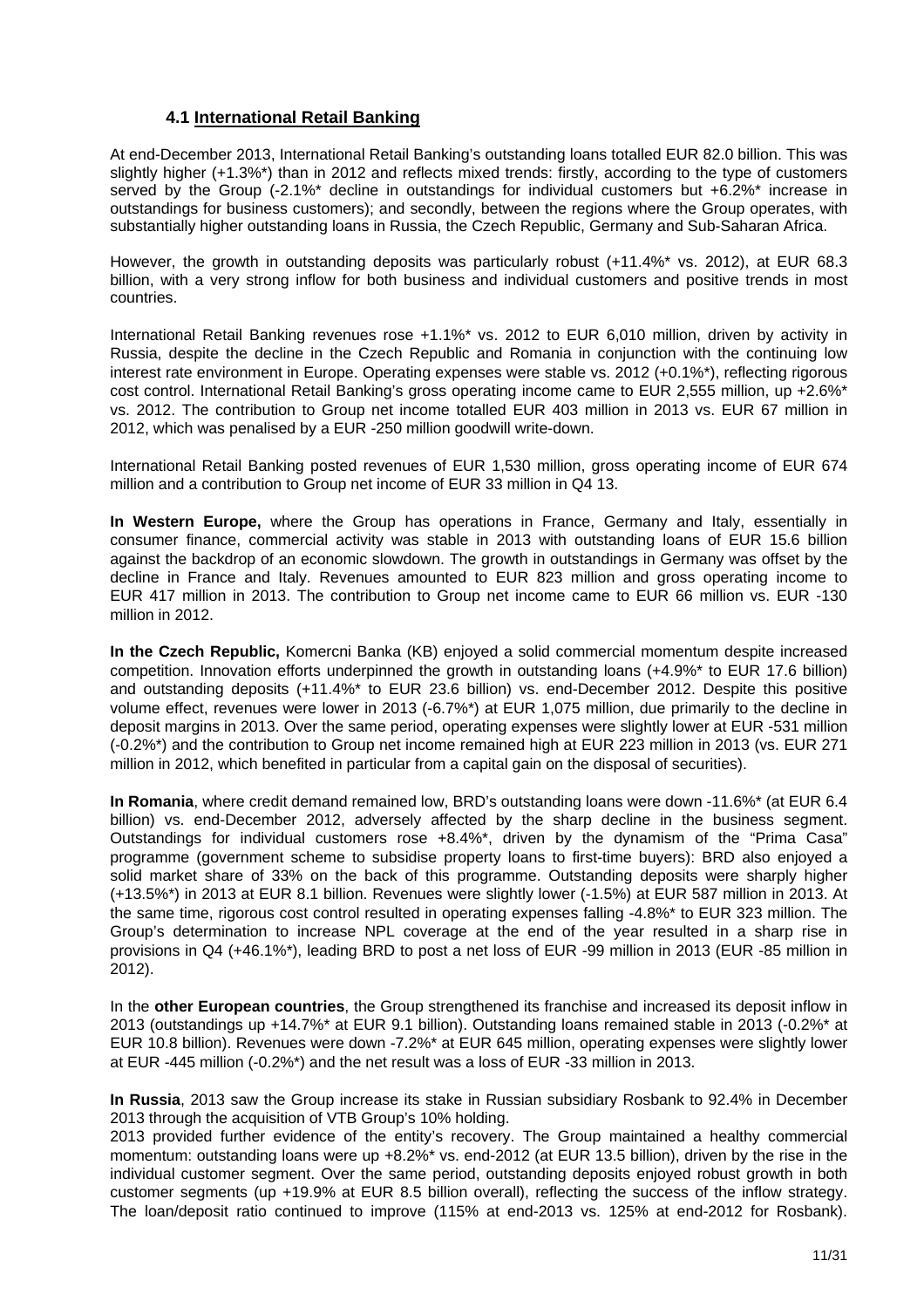Societe Generale is ranked No. 1 for syndicated loans in Russia (sources: IFR, Euroweek and Cbonds, December 2013).

Net banking income rose +16.9%<sup>\*</sup> to EUR 1.3 billion in 2013, boosted in particular by a capital gain on the disposal of assets. Over the same period, costs remained under control (+1.2%\*) despite high inflation of 6.7%(1) in 2013. The contribution to Group net income came to EUR 128 million vs. a loss of EUR -180 million in 2012, which incurred a EUR -250 million goodwill write-down.

**All in all, the SG Russia(2) operation** made a EUR 165 million contribution to 2013 Group net income. The SG Russia entity's ROE was 12.7% in 2013, based on normative capital.

**In the other regions where the Group operates (Africa, Asia, Mediterranean Basin and Overseas),**  outstanding loans were slightly higher in 2013 at EUR 18 billion (+0.4%\*), despite a healthy commercial momentum in Africa (+5.6%\*) and the Mediterranean Basin (+2.9%\*). Outstanding deposits were up +5.4%\*. Revenues came to EUR 1,556 million in 2013, stable vs. 2012 (+0.2%\*). Over the same period, operating expenses rose +3.4%\*, in conjunction with the growth of the network (17 new branches in the Mediterranean Basin and 11 new branches in Africa). The contribution to Group net income totalled EUR 118 million vs. EUR 203 million in 2012. The difference can be explained primarily by the disposal of the NSGB subsidiary in Egypt in March 2013.

#### **4.2 Financial Services to Corporates**

**Financial Services to Corporates** demonstrated the robustness of its business model with earnings up +25.1%\* in 2013 vs. 2012, representing a contribution to Group net income of EUR 389 million.

At end-December 2013, **Operational Vehicle Leasing and Fleet Management** saw its fleet cross the threshold of one million vehicles  $(+5.6\%^{(3)}$  vs. end-December 2012). This record performance was due primarily to key partnerships with car manufacturers and retail banking networks. The business strengthened its leadership position both at European level and globally. Moreover, ALD successfully carried out a number of external refinancing transactions (securitisation transactions and bond issues for a total of EUR 1.9 billion).

In an adverse environment, **Equipment Finance** maintained solid competitive positions and posted slightly lower new business (-3.4%\* vs. 2012), at EUR 6.6 billion (excluding factoring). New business margins remained at a high level. At end-December 2013, outstanding loans totalled EUR 16.9 billion (excluding factoring), down -1.9%\* vs. end-December 2012. Once again in 2013, the business distinguished itself among its peers, being awarded the title of "SME champion of the year" (*Leasing Life magazine*, December 2013).

**Financial Services to Corporates'** net banking income rose +8.3%\* to EUR 1,368 million in 2013. Operating expenses and the net cost of risk remained stable overall over the period at respectively EUR 705 million (vs. EUR 699 million in 2012) and EUR 123 million (vs. EUR 125 million). Operating income came to EUR 540 million, an increase of +23.7%\* vs. 2012.

In Q4 13, Financial Services to Corporates' revenues amounted to EUR 368 million (+12.0%\* vs. Q4 12), operating expenses came to EUR 182 million (-1.6%\* vs. Q4 12) and the net cost of risk to EUR 31 million. Operating income increased +51.9%\* to EUR 155 million in Q4 (vs. EUR 100 million in Q4 12).

 $\overline{a}$ 

Source IMF, October 2013

<sup>&</sup>lt;sup>(2)</sup> SG Russia's result: contribution of Rosbank, Delta Credit Bank, Rusfinance Bank, Societe Generale Insurance, ALD automotive and their consolidated subsidiaries to the businesses' results.

<sup>(3)</sup> At constant structure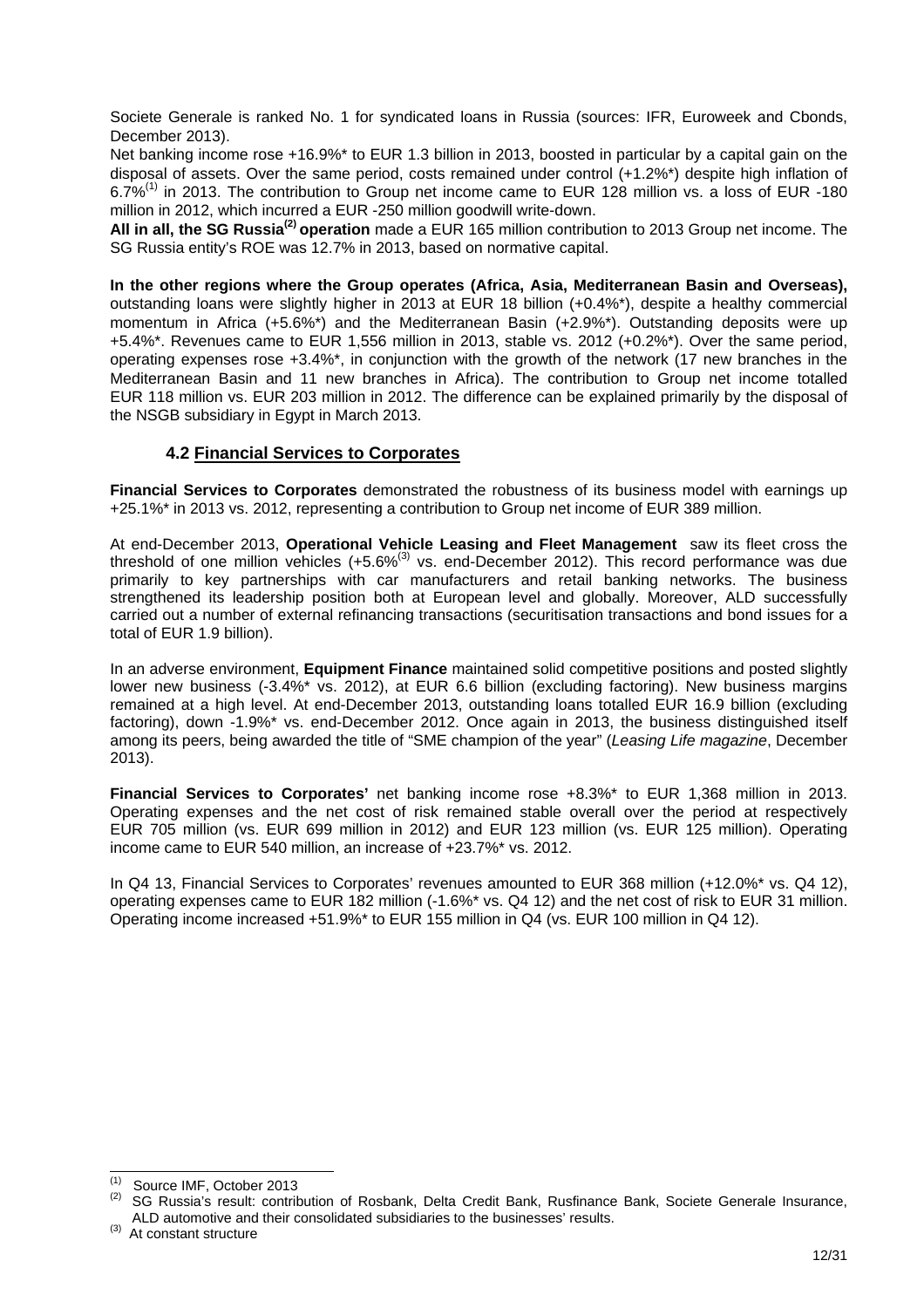#### **4.3 Insurance**

The **Insurance** business enjoyed a good year in 2013, with net banking income up +10.5%\* vs. 2012, at EUR 750 million. The operating efficiency policy resulted in the cost to income ratio remaining low at 37.3% in 2013 (-0.5 points vs. 2012). It constitutes one of the best in the market. Outstandings in life insurance savings rose +6.1%\* vs. end-December 2012 and net inflow totalled EUR 2.0 billion in 2013. Personal Protection and Property/Casualty insurance continued to enjoy strong growth, driven by their international expansion, notably in Poland, Russia and Italy, with premiums up +25.1%\* vs. 2012.

The business continued with its strategy to extend the range of products offered to customers and increase penetration rates among the different distributors.

Once again in 2013, the business distinguished itself both in France and internationally in relation to its peers. In particular, in the Czech Republic, it received the award for the life insurance company closest to its customers while in France it received numerous awards for the quality and innovative nature of its offerings.

The Insurance business' contribution to Group net income increased +12.0%\* year-on-year to EUR 318 million in 2013 and +11.9%\* vs. Q4 12 to EUR 83 million in Q4 13.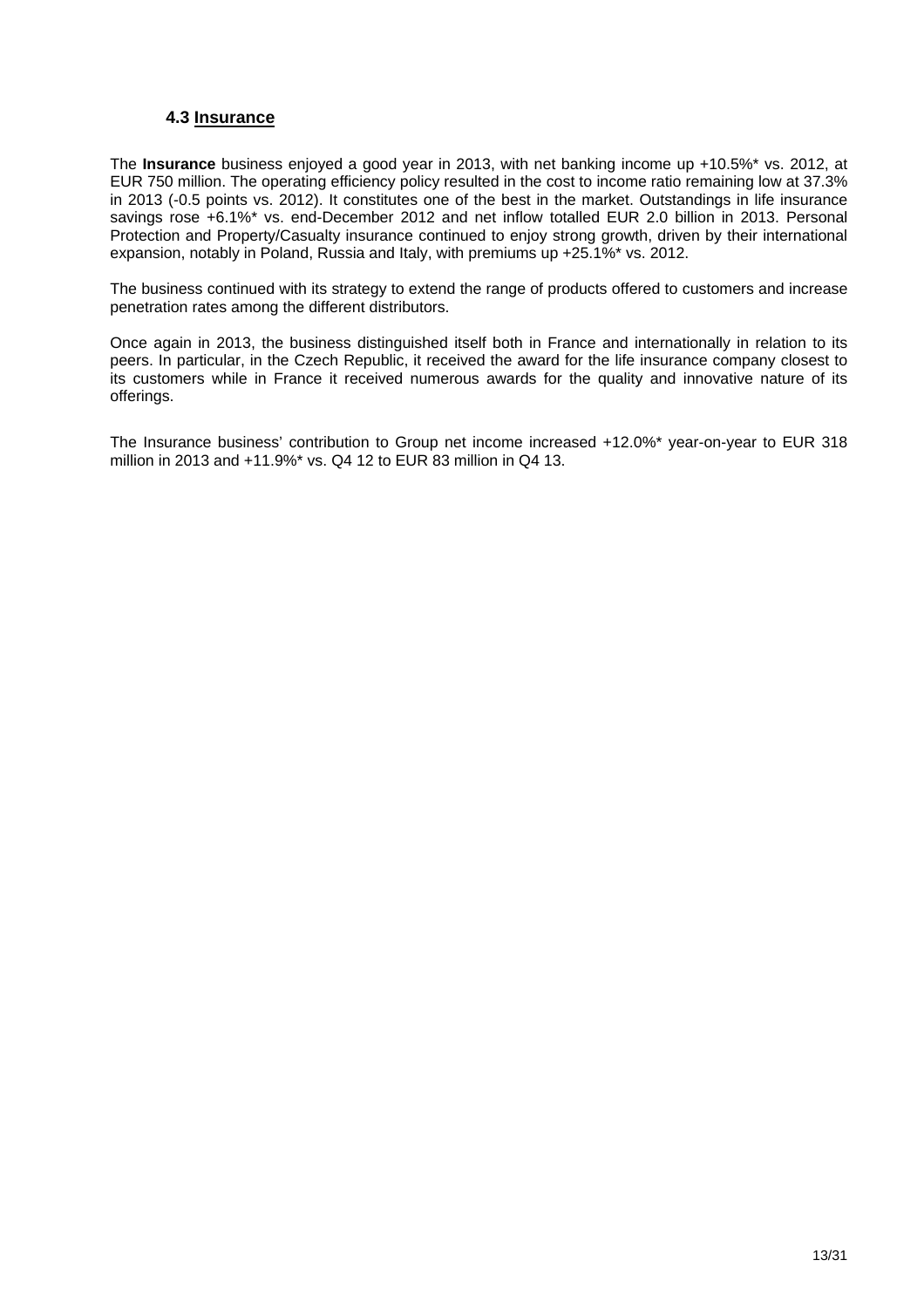## **5 - GLOBAL BANKING & INVESTOR SOLUTIONS**

The Global Banking & Investor Solutions division encompasses the following business lines:

- (i) **Corporate and Investment Banking**,
- (ii) **Asset and Wealth Management** (Amundi, Lyxor<sup>(1)</sup> and SG Private Banking)
- (iii) **Securities Services** (Societe Generale Securities & Services) **and Brokerage** (Newedge)

| In $E$ UR m               | 2012                | 2013  | Change2013/2012 | Q4 12    | Q4 13    | ChangeQ4<br><b>vs. Q4</b> |
|---------------------------|---------------------|-------|-----------------|----------|----------|---------------------------|
| Net banking income        | 8,349               | 8,710 | $+4.3%$         | 2.013    | 2,006    | $-0.3%$                   |
| On a like-for-like basis* |                     |       | $+10.9%$        |          | $+5.3%$  |                           |
| Operating expenses        | (6, 414)<br>(6,092) |       | $+5.3%$         | (1, 437) |          | $+32.8%$                  |
| On a like-for-like basis* |                     |       | $+12.7%$        |          | $+43.5%$ |                           |
| Gross operating income    | 2,256               | 2,296 | $+1.8%$         | 575      | 97       | $-83.1%$                  |
| On a like-for-like basis* |                     |       | $+5.9%$         |          |          | $-82.6%$                  |
| Net cost of risk          | (641)               | (548) | $-14.4%$        | (197)    | (60)     | $-69.4%$                  |
| Operating income          | 1.616               | 1,748 | $+8.2%$         | 378      | 37       | $-90.3%$                  |
| On a like-for-like basis* |                     |       | $+14.0%$        |          | $-7.1%$  |                           |
| Group net income          | 761                 | 1,337 | $+75.6%$        | (55)     | (53)     | $+4.0%$                   |

At EUR 8,710 million, revenues were up +10.9%\* year-on-year. Operating expenses totalled EUR -6,414 million for 2013. This included the impact of the transaction with the European Commission following Euribor investigations which represented EUR -446 million. When restated for this amount, operating expenses were down -2.0%. Gross operating income was up +5.9%. The division's contribution to Group net income amounted to EUR 1,337 million vs. EUR 761 million in 2012.

### **5.1 Corporate and Investment Banking**

 $\overline{a}$ 

**Corporate and Investment Banking** revenues totalled EUR 6,665 million in 2013, up +14.0%\* vs. 2012.

**SG CIB's core activities** posted revenues of EUR 6,515 million in 2013, up +6.6%\* vs. 2012. This increase reflects the growth of the client franchises in financing and advisory activities as well as in Global Markets.

**Global Markets** posted revenues up +3.9%\* at EUR 4,718 million in 2013 against the backdrop of the normalisation of fixed income markets after a very favourable year in 2012 marked by accommodative monetary policies.

The business' contribution to Group net income amounted to EUR 910 million in 2013.

 At EUR 2,519 million, **Equity** activities turned in a strong commercial performance for both structured and flow products in a favourable market environment. The business' revenues were up +31.7% year-on-year excluding the negative impact of the CVA/DVA for EUR -63 million and a gain on recovery on a Lehman claim for EUR +98 million.

 Flow activities benefited throughout the year from strong client demand, especially in Asia. SG CIB was once again voted "Equity Derivatives House of the Year" by Risk and "Best Equity Derivatives Provider" by Global Finance. The business also confirmed its leadership positions in equity structured products where demand remained robust throughout the year both among retail networks and private banks. It also received the award "Structured Products House No. 1 in Equities Overall" by AsiaRisk.

As from Q4, Lyxor has been transferred to the Asset and Wealth Management business line for financial communication purposes.

 $(1)$  For financial communication purposes, data relating to the subsidiary Lyxor have been reclassified within the Global Banking & Investor Solutions division in Asset and Wealth Management. This change will only actually take effect at the beginning of 2014.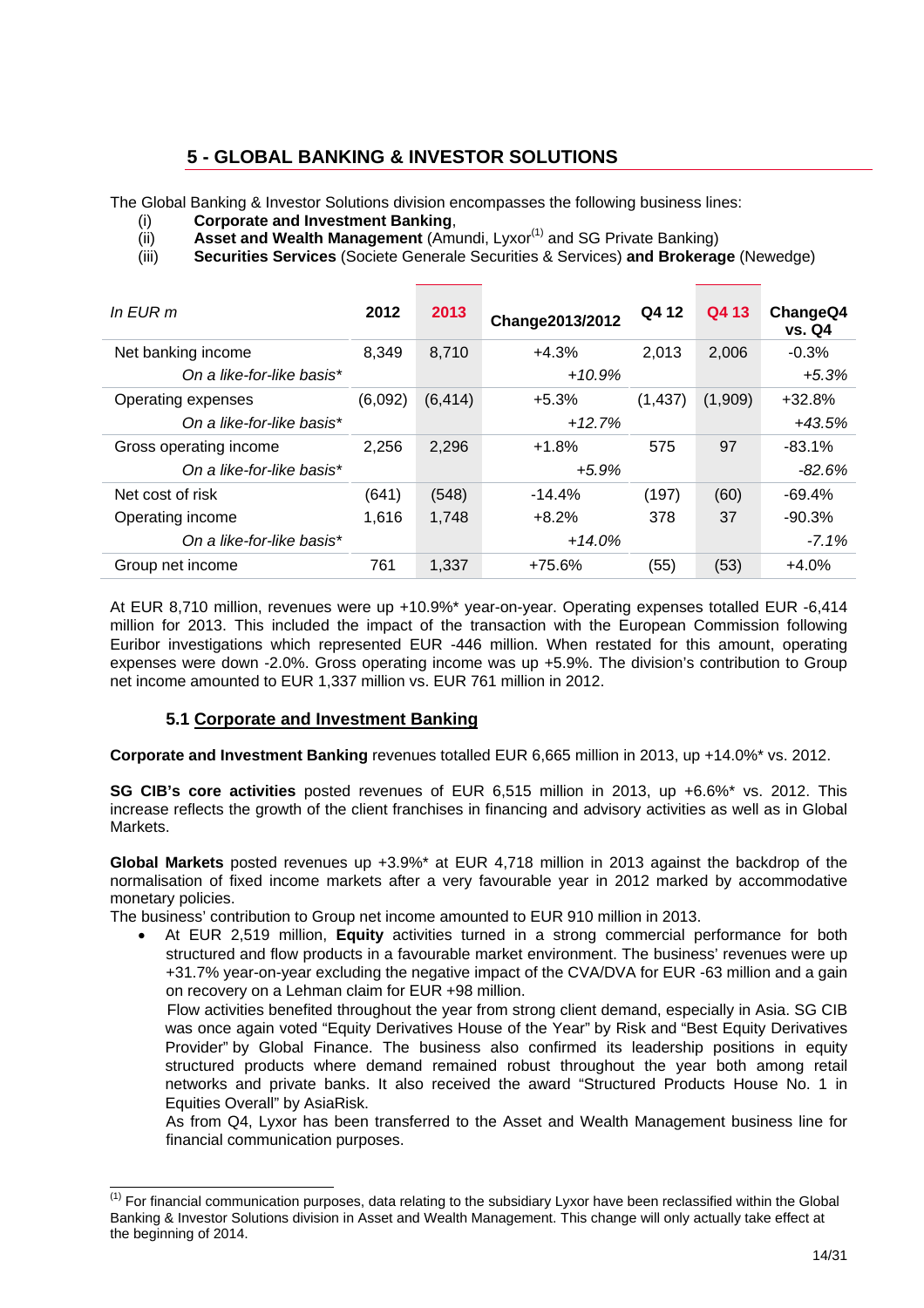At EUR 2,199 million, **Fixed Income, Currencies & Commodities** posted resilient revenues given the strong performance the previous year in a very favourable market environment in 2012. When restated for the CVA/DVA impact of EUR -64 million, revenues were down -18.9% year-on-year.

This performance can be explained by solid client-driven activity with both Corporate clients, notably on forex and fixed income products, and institutional clients. Long-term rate and emerging market activities turned in a good performance despite a challenging market environment. SG CIB also distinguished itself as "Best Bank, Credit Risk, Interest Rate and inflation risk" according to Insurance Risk and as "Best FX provider in CEE" according to Global Finance. Commodity derivatives was also named "Commodities Derivatives House of the Year" by IFR Awards 2013.

At EUR 1,797 million, **Financing & Advisory** revenues were lower than in 2012 (-9.1% when restated for the CVA/DVA impact of EUR +22 million and a loss on a tax litigation issue for EUR -109 million in 2013, and the net discount on loan sales as part of deleveraging, amounting to EUR -489 million in 2012), reflecting the -14% reduction in average loan outstandings in the wake of the loan sales programme implemented in 2011 and 2012. The solidity of the client franchises combined with the transformation of the distribution model helped mitigate this impact.

The good results produced by structured financing were driven by export and infrastructure financing and to a lesser extent by natural resources financing. SG CIB was also named "Best Global Export Finance Bank 2013" by Global Trade Review. Capital market activities turned in a good performance for DCM and saw their market share increase (6.1% in 2013 vs. 5.3% in 2012) whereas ECM and M&A experienced a mixed performance in a sluggish market.

SG CIB continued to participate in emblematic transactions in Q4. In conjunction with IFC (member of the World Bank Group), Societe Generale arranged a USD 300 million facility in favour of *Société Ivoirienne de Raffinage,* which operates Côte d'Ivoire's only refinery. SG CIB also acted as Sole Coordinating Mandated Lead Arranger, Initial Underwriter and Bookrunner for the EUR 2.288 billion bank loan financing in EUR and Czech CZK to support one of the largest acquisitions in Central Europe (acquisition by PPF Group N.V. of around 65% of the capital of Telefonica Czech Republic). Societe Generale Marseille and SG CIB acted as Mandated Lead Arranger in a EUR 100 million French lease for the *Compagnie du Ponant*, the leading French luxury cruise company based in Marseille. This French lease is funded through a 100% covered SACE Export Credit. SG CIB acted as Global Coordinator and Documentation Agent. As such, SG CIB coordinated and successfully closed a 10-year EUR 420 million backed facility for LUKOIL Neftohim Burgas ("LNB"). This export credit facility, 95% covered by SACE, is intended to finance the modernisation of the Bulgarian refinery and increase the production of light fuels by the refinery while enhancing the quality of the fuel oil to the levels defined by European legislation in accordance with important environmental standards.

**Legacy assets** made a positive revenue contribution of EUR 150 million in 2013. During the year, the Group continued with its policy of reducing the size of the portfolio of non-investment grade assets whose net exposure declined from EUR 3.1 billion to EUR 0.7 billion.

**Corporate and Investment Banking's** operating expenses amounted to EUR -4,590 million in 2013, impacted primarily by the transaction with the European Commission following Euribor investigations which represented EUR -446 million. When restated for this amount, expenses were up +3.0% year-on-year.

Corporate and Investment Banking's net cost of risk amounted to EUR -519 million, down -16.6%\* year-onyear. Core activities' **net cost of risk** remained low at EUR -137 million, down -62.0%\* vs. 2012. Legacy assets' net cost of risk came to EUR -382 million. This was higher than in 2012 due largely to the programme to reduce the size of the portfolio, mainly in order to have only minimal exposure to US RMBS CDOs.

The business line's contribution to Group net income totalled EUR 1,130 million in 2013 vs. EUR 1,029 million in 2012.

The business line's revenues amounted to EUR 1,532 million in Q4. Operating expenses came to EUR -1,426 million. The Q4 contribution to Group net income was EUR -29 million (vs. EUR 245 million in Q4 12), after taking into account the cost of the transaction with the European Community (EUR -446 million).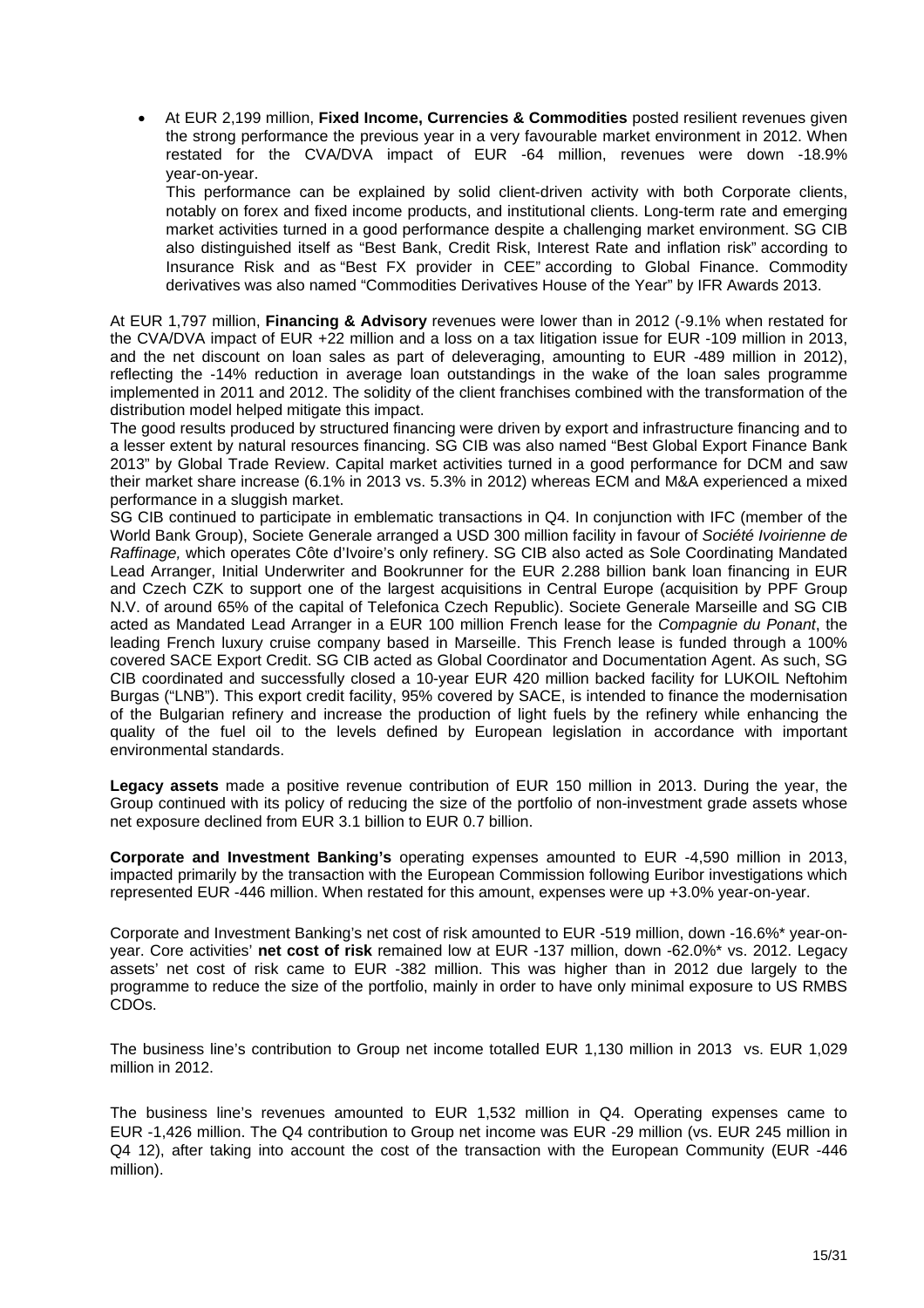#### **5.2 Asset and Wealth Management**

The new Asset and Wealth Management business line consists of SG Private Banking, Lyxor (previously included in Corporate and Investment Banking's Equities business line) and Amundi. Note that 2012 data include the contribution of TCW, whose disposal was finalised in Q1 13.

**Asset and Wealth Management's** contribution to Group net income of EUR 271 million in 2013 was substantially higher than in 2012, which incurred a EUR -200 million goodwill write-down in respect of TCW in Q2 12.

Revenues totalled EUR 1,100 million, up +16.1%\* year-on-year, driven by Private Banking and Lyxor. Operating expenses of EUR -858 million increased +12.2%\* vs. 2012. They included EUR -30 million in respect of the transformation plan. The cost to income ratio improved by +5 points vs. 2012, to 78%. Gross operating income of EUR 242 million was higher year-on-year (EUR 218 million in 2012).

#### **Asset Management**

Lyxor recorded an increase in its assets under management of EUR +5 billion in 2013, to EUR 80 billion. This was due to a positive inflow, underpinned by the extension of its product range in 2013, and a positive performance effect. Lyxor's multi-product expertise was recognised, with it being voted "Best Managed Account Platform" and "Best Overall Investment Platform" by Hedge Funds Review and "Best Managed Account Platform in Europe and the United States" by HFM awards. It also received the Morningstar & Boursorama 2013 innovation award.

Lyxor's revenues were up +8.6%\* at EUR 214 million in 2013, representing an increase in the gross margin to 28 basis points vs. 26 basis points in 2012.

Amundi's contribution to Group net income came to EUR 106 million in 2013 vs. EUR 115 million in 2012 and EUR 31 million in Q4 13 vs. EUR 28 million in Q4 12.

#### **Private Banking**

l

**Private Banking's** commercial activity was satisfactory in 2013, with an increase in the gross margin to 98 basis points<sup>(1)</sup>. The business line posted excellent client-driven revenues, primarily on the back of the development of the discretionary management offering. At EUR 84.5 billion at end-December, assets under management benefited from a positive inflow of EUR +1.5 billion in 2013, mainly driven by France.

Private Banking continued to expand, with the development of Private Banking's relationship banking model in France and the setting up of *SG Private Banking* in Morocco.

In October, Private Banking was named "Outstanding Wealth Manager and Trust Provider" by *Private Banker International*.

At EUR 858 million, Private Banking revenues rose +19.0%\*, driven by excellent client-driven revenues in France and Luxembourg as well as a dynamic recovery in Asia.

 $^{(1)}$  Excluding non-recurring income resulting from a EUR 17 million provision write-back in Q3 13.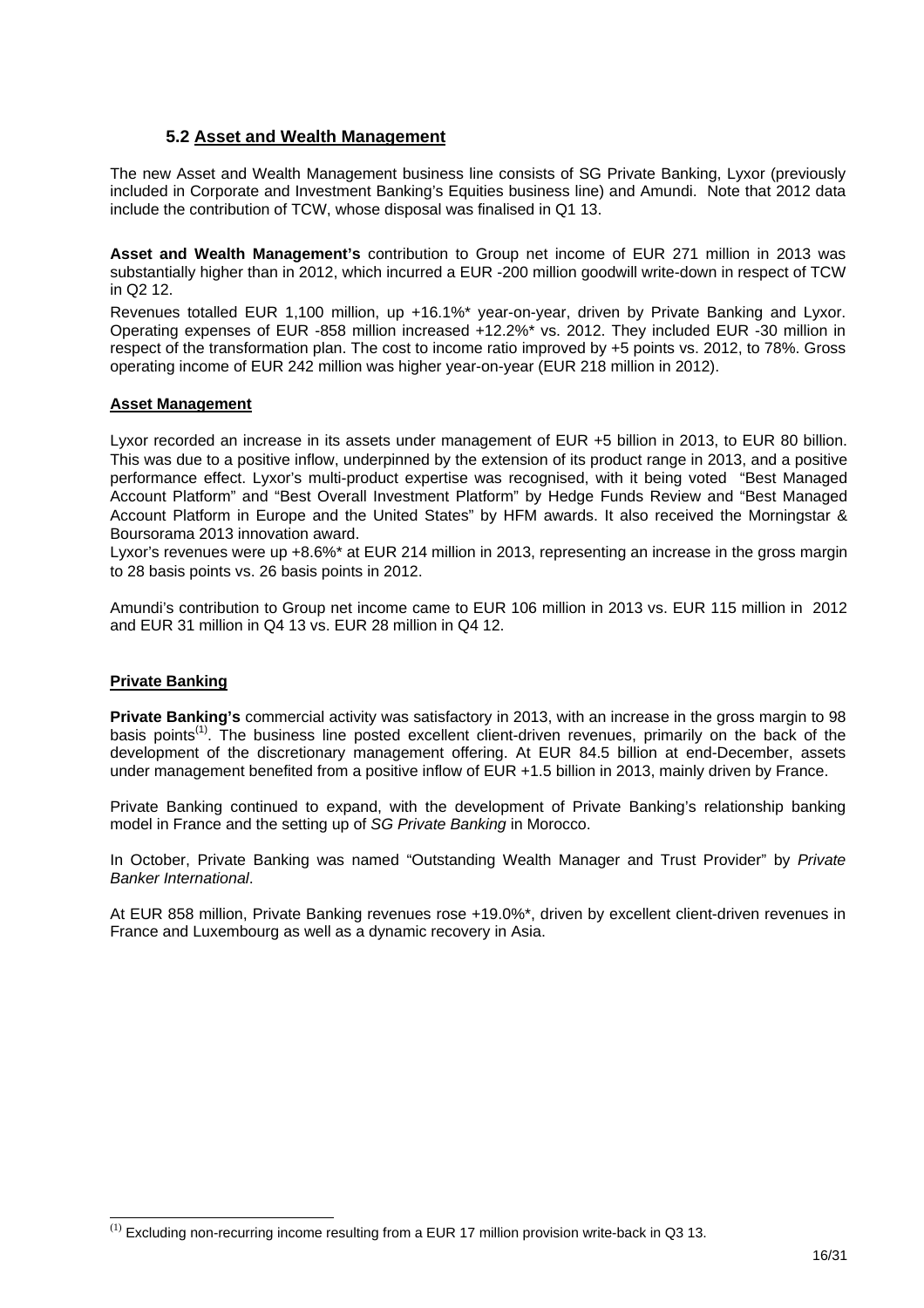#### **5.3 Securities Services and Brokerage**

**Securities Services** saw its assets under custody increase +2.8% to EUR 3,545 billion vs. end-December 2012. Assets under administration rose +10.8% over the same period to EUR 494 billion. **Brokerage** activity (Newedge) maintained a market share of 12.0%, stable in 2013 vs. 2012, in a bear market environment, and despite the effects of the restructuring plan under way announced at end-2012.

At EUR 945 million, the revenues of Securities Services and Brokerage activities fell -11.0%\* in 2013, due primarily to the decline in brokerage revenues. The businesses continued with their operating efficiency initiatives, which helped reduce operating expenses by -3.0%\* to EUR -966 million, despite the EUR -30 million recorded in respect of the transformation plan. The contribution to Group net income amounted to EUR -64 million vs. EUR -327 million in 2012, including the impact of goodwill write-downs for EUR -50 million in 2013 in respect of SGSS and EUR -380 million in 2012 in respect of Newedge.

Revenues were down -19.9%\* in Q4 13 vs. Q4 12 at EUR 211 million, whereas operating expenses were slightly higher (+2.0%\*) at EUR 260 million. As a result, the business line's contribution to Group net income amounted to EUR -80 million vs. EUR -369 million in Q4 12.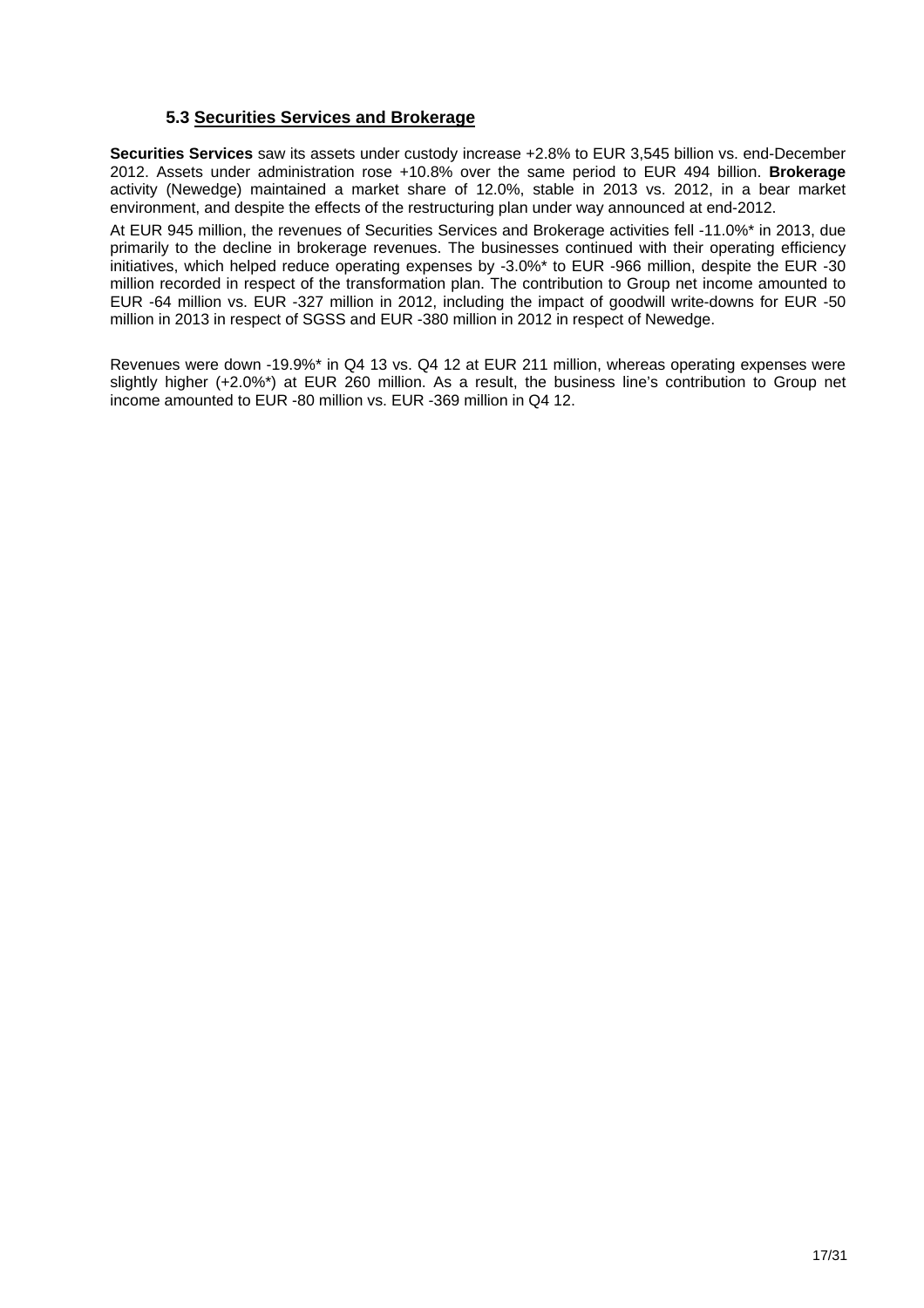### **6 - CORPORATE CENTRE**

| In $E$ UR m               | 2012    | 2013     | Change<br>2013/2012 | Q4 12    | Q4 13 | Change<br>Q4 vs. Q4 |
|---------------------------|---------|----------|---------------------|----------|-------|---------------------|
| Net banking income        | (1,832) | (2, 126) | $-16.0%$            | (1,073)  | (389) | $+63.7%$            |
| On a like-for-like basis* |         |          | $-11.3%$            |          |       | $+63.9%$            |
| Operating expenses        | (141)   | (251)    | +78.3%              | 6        | (95)  | <b>NM</b>           |
| On a like-for-like basis* |         |          | $+74.8%$            |          |       | NM.                 |
| Gross operating income    | (1,973) | (2,377)  | $-20.5%$            | (1,066)  | (484) | $+54.6%$            |
| On a like-for-like basis* |         |          | $-15.7%$            |          |       | +54.9%              |
| Net cost of risk          | (329)   | (411)    | $+25.0%$            | (307)    | (2)   | $-99.3%$            |
| Operating income          | (2,302) | (2,788)  | $+21.1%$            | (1, 373) | (486) | $+64.6%$            |
| On a like-for-like basis* |         |          | $+17.0%$            |          |       | $+65.1%$            |
| Group net income          | (1,879) | (1,346)  | $+28.3%$            | (852)    | (114) | $+86.7%$            |

The Corporate Centre includes:

- the Group's property portfolio,
- the banking and industrial equity portfolio,

- the Treasury function for the Group, certain costs related to cross-functional projects and certain costs incurred by the Group and not reinvoiced.

The **Corporate Centre's** revenues totalled EUR -2,126 million in 2013 (vs. EUR -1,832 million in 2012). They amounted to EUR -389 million in Q4 13 (vs. EUR -1,073 million in Q4 12).

They include in particular the revaluation of the Group's own financial liabilities amounting to EUR -1,594 million, including EUR -379 million in Q4 13 (vs. a total impact in 2012 of EUR -1,255 million, including EUR -686 million in Q4).

Operating expenses amounted to EUR -251 million in 2013 vs. EUR -141 million in 2012.

Gross operating income came to EUR -2,377 million in 2013. When restated for non-economic and nonrecurring items (see methodology note No. 8), it amounted to EUR -816 million (vs. EUR -1,023 million in 2012) and can be explained principally by the additional financing cost for the surplus liquidity currently held by the Group. This is borne by the Corporate Centre which provides the Group's Treasury function.

The 2013 net cost of risk takes account of an additional collective provision for litigation issues amounting to EUR -400 million. This provision totalled EUR 700 million at end-2013 and reflects the level of risk identified to date.

The Corporate Centre posted EUR +563 million of net gains on other assets, including EUR +417 million with regard to the disposal of NSGB. This compares with net losses of EUR -505 million due principally to the disposal of Geniki and TCW.

The net result for the Corporate Centre was a loss of EUR -1,346 million in 2013, vs. EUR -1,879 million in 2012. When restated for non-economic and non-recurring items (see methodology note No. 8), it amounted to EUR -437 million (vs. EUR -965 million in 2012).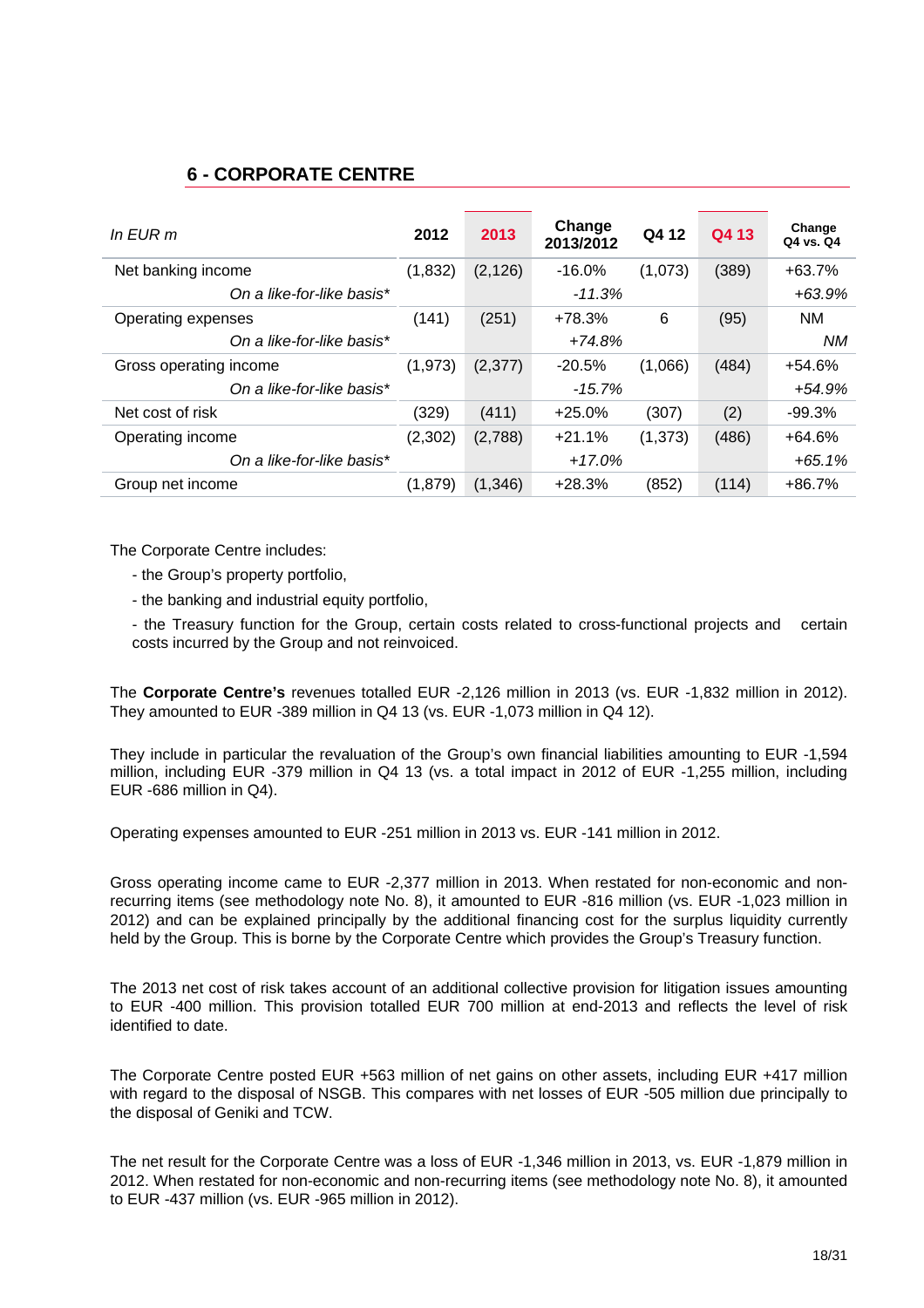### **7 - CONCLUSION**

Societe Generale has a relevant, dynamic banking model underpinned by a solid balance sheet and robust prudential ratios. The Group will continue with the transformation of its businesses in 2014, capitalising on its innovative capacity to serve its customers. On May 13th, the Group will present its strategic plan and the roadmap aimed at increasing the ROE to 10% as from end-2015. As such, the Group proposes to increase its target dividend payout ratio to 40% for the 2014 financial year (vs. 27% for the 2013 financial year).

### **8 - 2014 FINANCIAL CALENDAR**

*2014 financial communication calendar* 

Unless otherwise specified, the sources for the rankings are internal.

| May 7th, 2014      | Publication of first quarter 2014 results  |
|--------------------|--------------------------------------------|
| May 13th, 2014     | <b>Investor Day</b>                        |
| May 20th, 2014     | <b>Annual General Meeting</b>              |
| May 27th, 2014     | Detachment of the dividend <sup>(1)</sup>  |
| May 30th, 2014     | Payment of the dividend <sup>(1)</sup>     |
| August 1st, 2014   | Publication of second quarter 2014 results |
| November 6th, 2014 | Publication of third quarter 2014 results  |

*(1)subject to approval by the Annual General Meeting on May 20th, 2014* 

This document may contain a number of forecasts and comments relating to the targets and strategies of the Societe Generale Group. These forecasts are based on a series of assumptions, both general and specific (notably – unless specified otherwise – the application of accounting principles and methods in accordance with IFRS as adopted in the European Union as well as the application of existing prudential regulations). This information was developed from scenarios based on a number of economic assumptions for a given competitive and regulatory environment. The Group may be unable to:

- anticipate all the risks, uncertainties or other factors likely to affect its business and to appraise their potential impact on its operations; - precisely evaluate the extent to which the occurrence of a risk or combination of risks could cause actual results to differ materially from those

contemplated in this press release. There is a risk that these projections will not be met. Investors are advised to take into account factors of uncertainty and risk likely to impact the operations of the Group when basing their investment decisions on information provided in this document.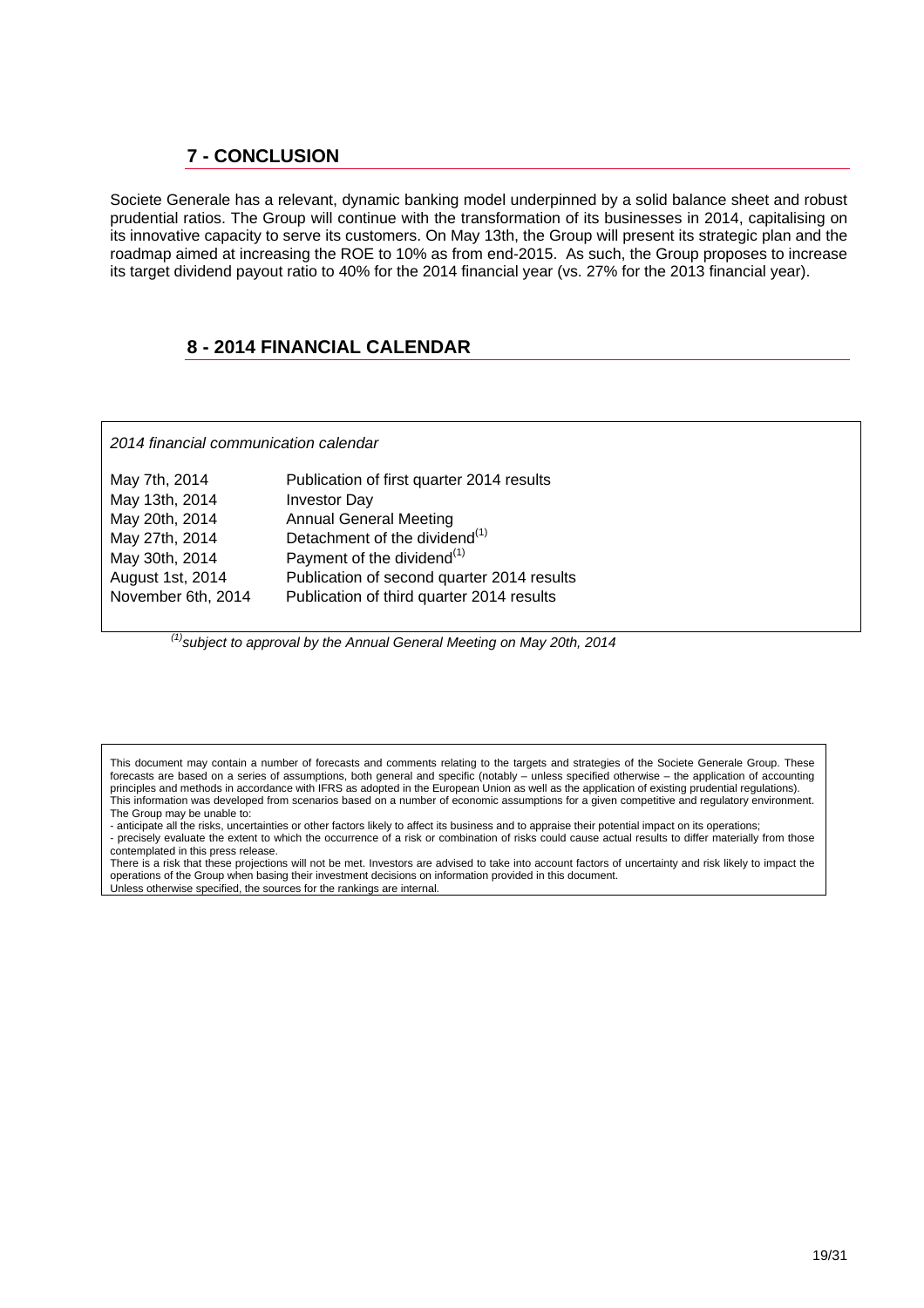## **9 - APPENDIX 1: STATISTICAL DATA**

#### **CONSOLIDATED INCOME STATEMENT**

| (in EUR millions)                                               |           |           |           |                     |          |          |           |                     |
|-----------------------------------------------------------------|-----------|-----------|-----------|---------------------|----------|----------|-----------|---------------------|
|                                                                 | 2012      | 2013      |           | Change<br>2013/2012 | Q4 12    | Q4 13    |           | Change<br>Q4 vs. Q4 |
| Net banking income                                              | 23,110    | 22,831    | $-1.2%$   | $+4.3%$             | 5,130    | 5,782    | $+12.7%$  | $+20.1\%$ *         |
| Operating expenses                                              | (16, 418) | (16, 399) | $-0.1%$   | $+5.2%$ *           | (4, 131) | (4, 485) | $+8.6%$   | $+15.2\%$ *         |
| <b>Gross operating income</b>                                   | 6,692     | 6,432     | $-3.9%$   | $+2.1%$             | 999      | 1,297    | $+29.8%$  | $+41.1%$            |
| Net cost of risk                                                | (3,935)   | (4,052)   | $+3.0%$   | $+10.8\%$ *         | (1, 314) | (1,045)  | $-20.5%$  | $-19.0\%$ *         |
| <b>Operating income</b>                                         | 2,757     | 2,380     | $-13.7%$  | $-10.1\%$ *         | (315)    | 252      | <b>NM</b> | n/s                 |
| Net profits or losses from other assets                         | (504)     | 575       | <b>NM</b> |                     | (16)     | 134      | <b>NM</b> |                     |
| Net income from companies accounted for by the<br>equity method | 154       | 153       | $-0.4%$   |                     | 49       | 45       | $-8.3%$   |                     |
| Impairment losses on goodwill                                   | (842)     | (50)      | $+94.1%$  |                     | (392)    | (50)     | $+87.2%$  |                     |
| Income tax                                                      | (341)     | (533)     | $+56.3%$  |                     | 281      | (18)     | <b>NM</b> |                     |
| Net income                                                      | 1,224     | 2,525     | x2.1      |                     | (392)    | 364      | <b>NM</b> |                     |
| O.w. non controlling interests                                  | 434       | 350       | $-19.3%$  |                     | 79       | 41       | -47.4%    |                     |
| Group net income                                                | 790       | 2,175     | x2.8      | $+99.3%$            | (471)    | 322      | <b>NM</b> | n/s                 |
| Tier 1 ratio at end of period                                   | 12.5%     | 13.4%     |           |                     |          |          |           |                     |

 **\* When adjusted for changes in Group structure and at constant exchange rates** 

| <b>NET INCOME AFTER TAX BY CORE BUSINESS</b><br>(in EUR millions) | 2012    | 2013     | Change<br>2013/2012 | Q4 12 | Q4 13 | Change<br>Q4 vs.<br>Q4 |
|-------------------------------------------------------------------|---------|----------|---------------------|-------|-------|------------------------|
| <b>French retail Banking</b>                                      | 1.291   | 1,164    | $-9.9%$             | 254   | 281   | 10.7%                  |
| <b>International Retail Banking &amp; Financial Services</b>      | 617     | 1.020    | $+65.3%$            | 183   | 208   | $+13.5%$               |
| <b>Global Banking and Investor Solutions</b>                      | 761     | 1.337    | $+75.6%$            | (55)  | (53)  | $+4.0%$                |
| <b>CORE BUSINESSES</b>                                            | 2.670   | 3,521    | $+31.9%$            | 382   | 436   | $+14.1%$               |
| <b>Corporate Centre</b>                                           | (1,879) | (1, 346) | $+28.3%$            | (852) | (114) | $+86.7%$               |
| <b>GROUP</b>                                                      | 790     | 2.175    | x2.8                | (471) | 322   | <b>NM</b>              |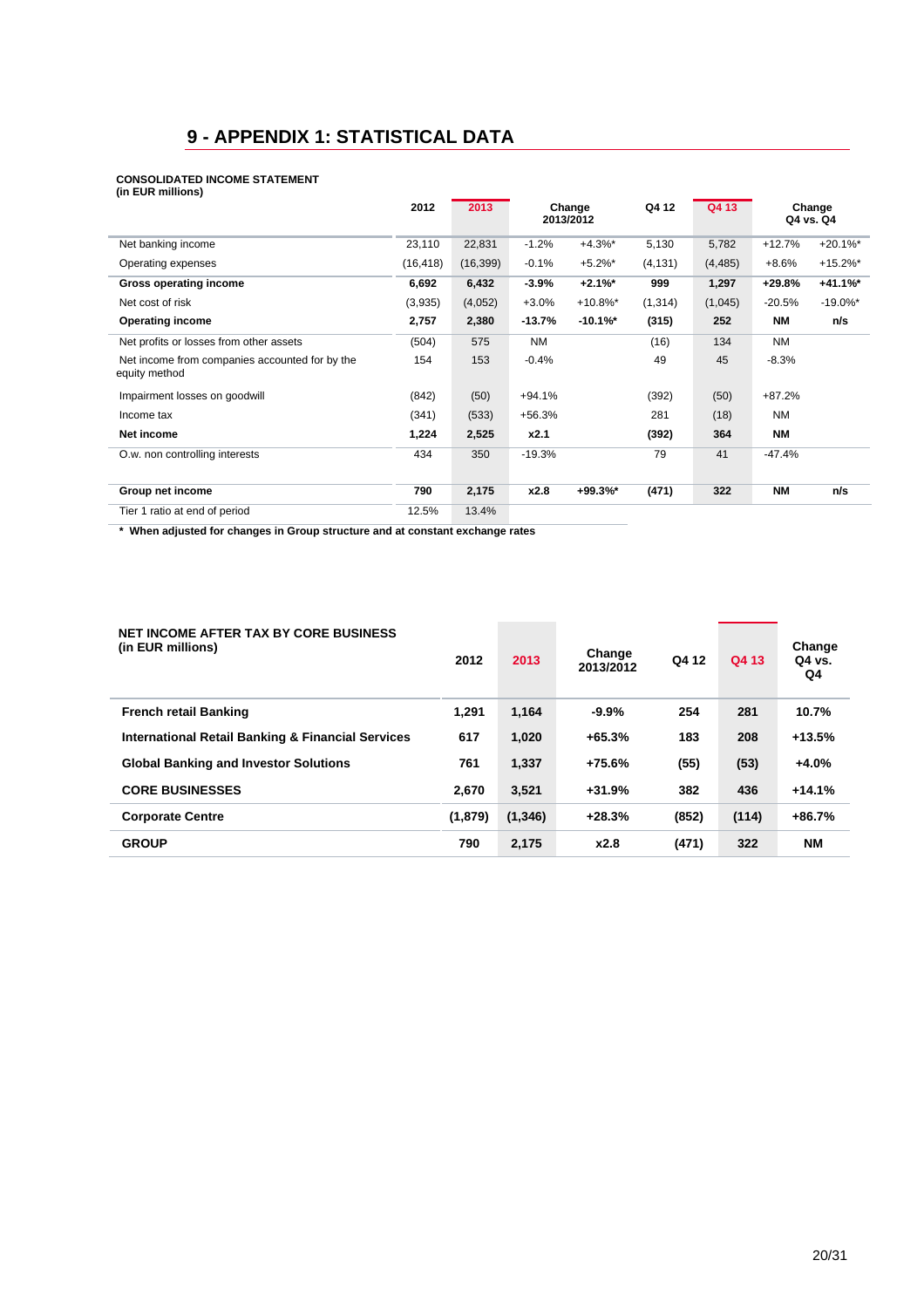## **CONSOLIDATED BALANCE SHEET**

|                                                                           | <b>December 31, 2013</b> | December 31, 2012 | % change |
|---------------------------------------------------------------------------|--------------------------|-------------------|----------|
| Assets (in billions of euros)                                             |                          |                   |          |
| Cash, due from central banks                                              | 66.6                     | 67.6              | $-1%$    |
| Financial assets measured at fair value through profit and loss           | 484.4                    | 484.0             | $+0\%$   |
| Hedging derivatives                                                       | 11.5                     | 15.9              | $-28%$   |
| Available-for-sale financial assets                                       | 134.6                    | 127.7             | $+5%$    |
| Due from banks                                                            | 84.8                     | 77.2              | $+10%$   |
| Customer loans                                                            | 333.5                    | 350.2             | $-5%$    |
| Lease financing and similar agreements                                    | 27.7                     | 28.7              | $-3%$    |
| Revaluation differences on portfolios hedged against interest rate risk   | 3.0                      | 4.4               | $-31%$   |
| Held-to-maturity financial assets                                         | 1.0                      | 1.2               | $-17%$   |
| Tax assets                                                                | 7.3                      | 6.2               | $+19%$   |
| Other assets                                                              | 55.9                     | 53.6              | $+4%$    |
| Non-current assets held for sale                                          | 0.1                      | 9.4               | $-99%$   |
| Investments in subsidiaries and affiliates accounted for by equity method | 2.1                      | 2.1               | $+0\%$   |
| Tangible and intangible fixed assets                                      | 17.6                     | 17.2              | $+3%$    |
| Goodwill                                                                  | 5.0                      | 5.3               | $-7%$    |
| Total                                                                     | 1,235.3                  | 1,250.9           |          |

| Liabilities (in billions of euros)                                      | <b>December 31, 2013</b> | December 31, 2012 | % change |
|-------------------------------------------------------------------------|--------------------------|-------------------|----------|
| Due to central banks                                                    | 3.6                      | 2.4               | $+49%$   |
| Financial liabilities measured at fair value through profit and loss    | 426.8                    | 411.4             | $+4%$    |
| Hedging derivatives                                                     | 9.8                      | 14.0              | $-30%$   |
| Due to banks                                                            | 91.1                     | 122.0             | $-25%$   |
| Customer deposits                                                       | 344.7                    | 337.2             | $+2%$    |
| Securitised debt payables                                               | 131.7                    | 135.8             | $-3%$    |
| Revaluation differences on portfolios hedged against interest rate risk | 3.7                      | 6.5               | $-43%$   |
| <b>Tax liabilities</b>                                                  | 1.6                      | 1.2               | $+43%$   |
| <b>Other liabilities</b>                                                | 59.8                     | 58.2              | $+3%$    |
| Non-current liabilities held for sale                                   | 0.0                      | 7.3               | $-100%$  |
| Underwriting reserves of insurance companies                            | 97.2                     | 90.8              | $+7%$    |
| Provisions                                                              | 3.8                      | 3.5               | $+9%$    |
| Subordinated debt                                                       | 7.4                      | 7.1               | $+4%$    |
| Shareholders' equity                                                    | 51.0                     | 49.3              | $+3%$    |
| Non controlling Interests                                               | 3.1                      | 4.3               | $-28%$   |
| <b>Total</b>                                                            | 1,235.3                  | 1,250.9           |          |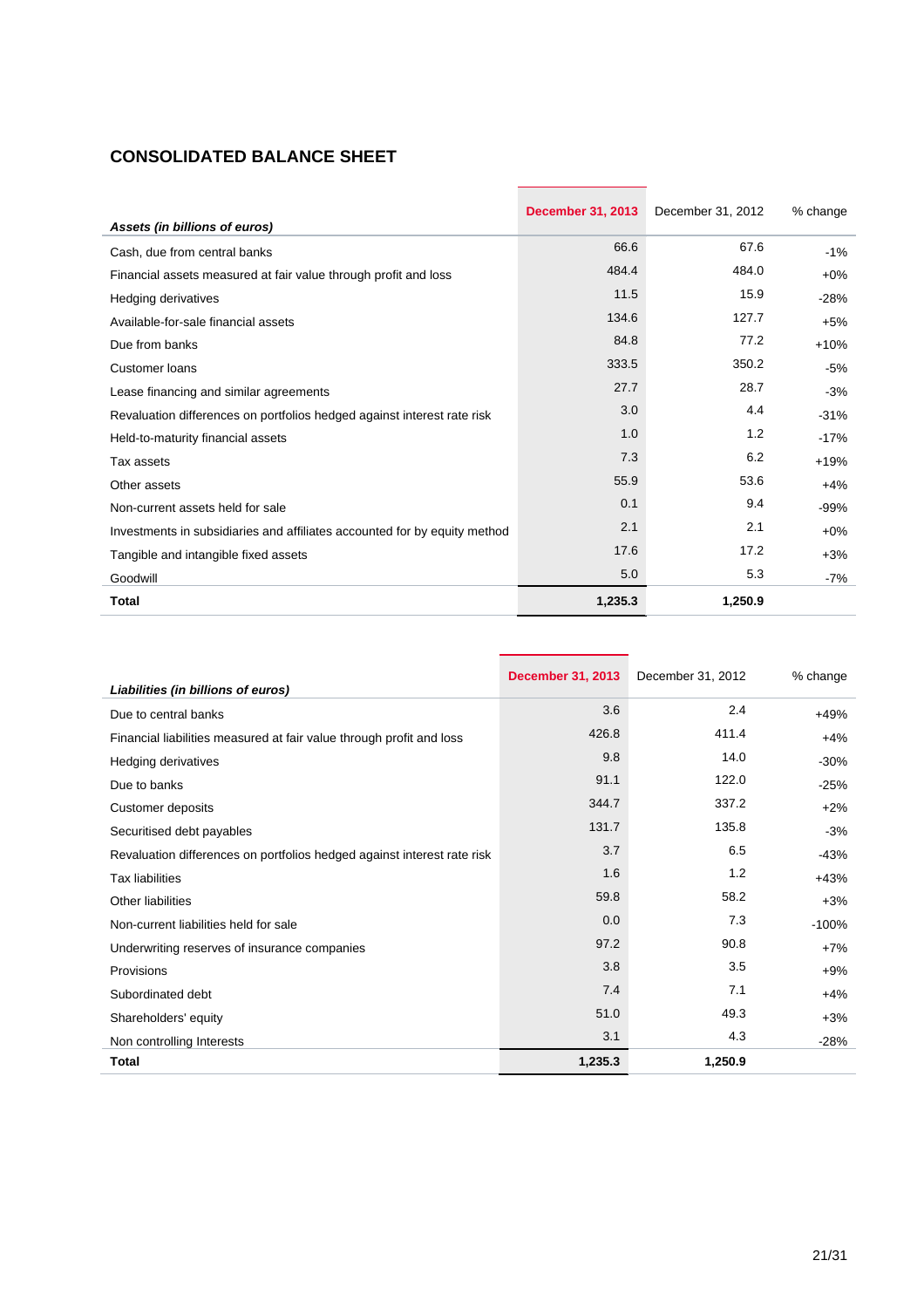### **10 - APPENDIX 2: METHODOLOGY**

#### **1- The Group's consolidated results as at December 31st, 2013 were approved by the Board of Directors on February 11th, 2014**

The financial information presented for the financial year ended December 31st, 2013 has been prepared in accordance with IFRS as adopted in the European Union and applicable at that date. The audit procedures carried out on the consolidated financial statements by the Statutory Auditors are currently in progress.

Note that the data for the 2012 financial year have been restated due to the implementation of the revised IAS 19, resulting in the publication of adjusted data for the previous financial year. Similarly, the reorganisations that have taken place have led to modifications in the results of certain strategic pillars, by generating in particular a variation in the tax rates applicable to the new entities.

For financial communication purposes, data relating to the subsidiary Lyxor have been reclassified within the Global Banking & Investor Solutions division in Asset and Wealth Management. This change will only actually take effect at the beginning of 2014.

**2- Group ROE** is calculated on the basis of average Group shareholders' equity under IFRS excluding (i) unrealised or deferred capital gains or losses booked directly under shareholders' equity excluding conversion reserves, (ii) deeply subordinated notes, (iii) undated subordinated notes recognised as shareholders' equity ("restated"), and deducting (iv) interest payable to holders of deeply subordinated notes and of the restated, undated subordinated notes. The net income used to calculate ROE is based on Group net income excluding interest, net of tax impact, to be paid to holders of deeply subordinated notes for the period and, since 2006, holders of deeply subordinated notes and restated, undated subordinated notes (EUR 316 million for 2013, including EUR 83 million in Q4 13).

As from January 1st, 2012, the allocation of capital to the different businesses is based on 9% of riskweighted assets at the beginning of the period, vs. 7% previously. The published quarterly data related to allocated capital have been adjusted accordingly. At the same time, the normative capital remuneration rate has been adjusted for a neutral combined effect on the businesses' historic revenues.

**3-** For the calculation of **earnings per share**, "Group net income for the period" is corrected (reduced in the case of a profit and increased in the case of a loss) for capital gains/losses realised on partial buybacks (EUR -19 million in Q4 13 and for 2013), interest, net of tax impact, to be paid to holders of:

- (i) deeply subordinated notes (EUR -77 million in respect of Q4 13 and EUR -267 million for 2013),
- (ii) undated subordinated notes recognised as shareholders' equity (EUR -6 million in respect of Q4 13 and EUR -49 million for 2013).

Earnings per share is therefore calculated as the ratio of corrected Group net income for the period to the average number of ordinary shares outstanding, excluding own shares and treasury shares but including (a) trading shares held by the Group and (b) shares held under the liquidity contract.

**4- Net assets** are comprised of Group shareholders' equity, excluding (i) deeply subordinated notes (EUR 6.6 billion), undated subordinated notes previously recognised as debt (EUR 0.4 billion) and (ii) interest payable to holders of deeply subordinated notes and undated subordinated notes, but reinstating the book value of trading shares held by the Group and shares held under the liquidity contract. **Tangible net assets** are corrected for net goodwill in the assets and goodwill under the equity method. In order to calculate Net Asset Value Per Share or Tangible Net Asset Value Per Share, the number of shares used to calculate book value per share is the number of shares issued at December 31st, 2013, excluding own shares and treasury shares but including (a) trading shares held by the Group and (b) shares held under the liquidity contract.

**5-** The Societe Generale Group's **Core Tier 1 capital** is defined as Tier 1 capital minus the outstandings of hybrid instruments eligible for Tier 1 and a share of Basel 2 deductions. This share corresponds to the ratio between core Tier 1 capital excluding hybrid instruments eligible for Tier 1 capital and Core Tier 1 capital. As from December 31st, 2011, Core Tier 1 capital is defined as Basel 2 Tier 1 capital minus Tier 1 eligible hybrid capital and after application of the Tier 1 deductions provided for by the Regulations.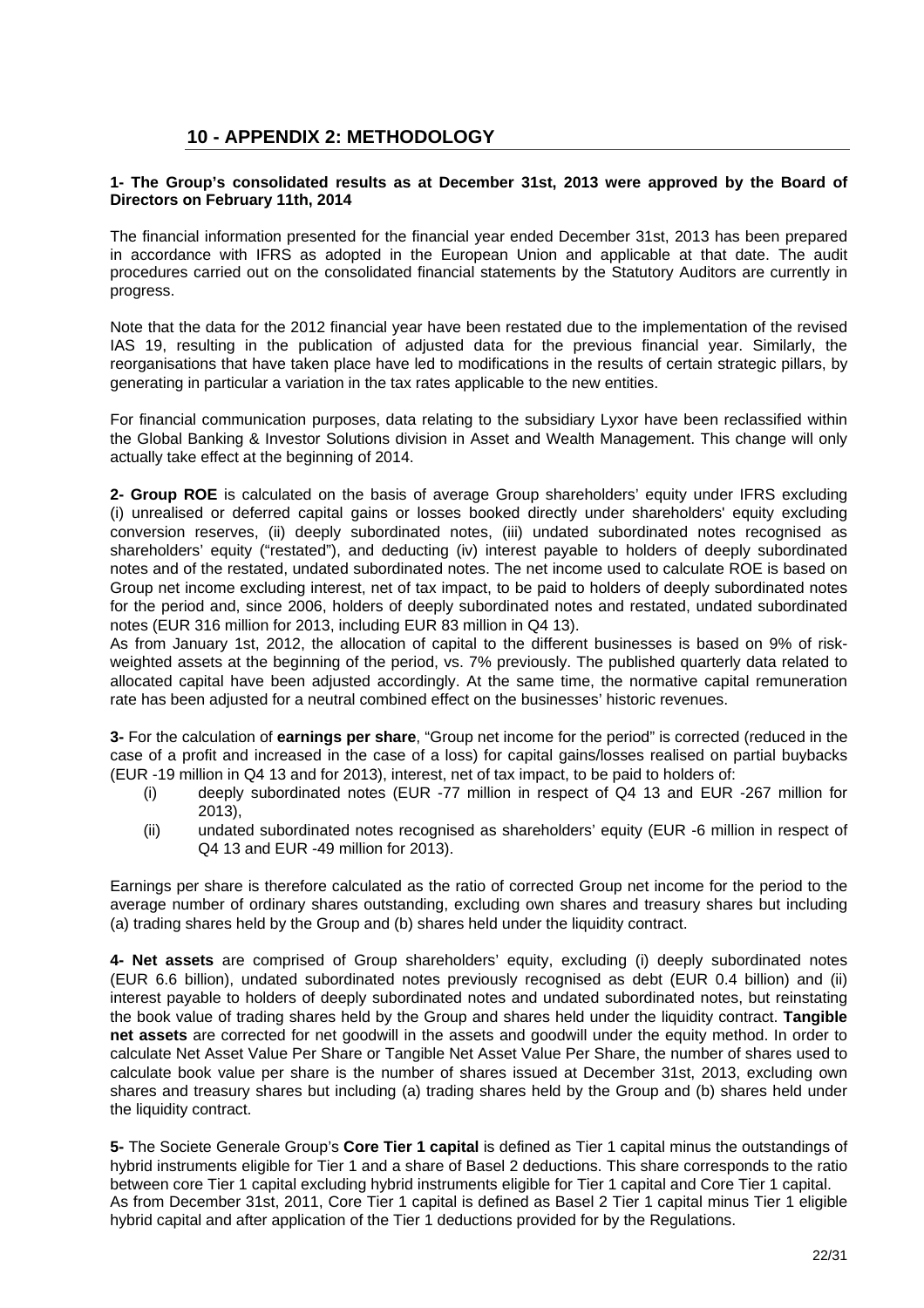**6-** The Group's **ROTE** is calculated on the basis of tangible capital, i.e. excluding cumulative average book capital (Group share), average net goodwill in the assets and underlying average goodwill relating to shareholdings in companies accounted for by the equity method. The net income used to calculate ROTE is based on Group net income excluding interest, interest net of tax on deeply subordinated notes for the period (including issuance fees paid, for the period, to external parties and the discount charge related to the issue premium for deeply subordinated notes) and interest net of tax on undated subordinated notes recognised as shareholders' equity for the current period (including issuance fees paid, for the period, to external parties and the discount charge related to the issue premium for undated subordinated notes).

#### **7- Funded balance sheet, loan/deposit ratio, liquidity reserve**

The **funded balance sheet** gives a representation of the Group's balance sheet excluding the contribution of insurance subsidiaries and after netting derivatives, repurchase agreements and accruals.

The standards and definitions applicable to the funded balance sheet changed in 2013. There is no change in the assets between the old and new presentation of the funded balance sheet. In liabilities, the reclassifications essentially consisted in redefining the items "short-term financing", "medium/long-term financing" and "customer deposits".

At December 31st, 2013, the IFRS balance sheet excluding the assets and liabilities of insurance subsidiaries, after netting repurchase agreements and securities lending/borrowing, derivatives and accruals, has been restated to include:

a) the reclassification under customer deposits of SG Euro CT outstandings (included in customer repurchase agreements), as well as the share of issues placed by French Retail Banking networks (recorded in medium/long-term financing), and certain transactions carried out with counterparties equivalent to customer deposits (previously included in short-term financing). However, certain transactions equivalent to market resources are deducted from customer deposits and reintegrated in short-term financing. The net amount of transfers from

- medium/long-term financing to customer deposits amounted to EUR 10bn at December 31st, 2013
- short-term financing to customer deposits amounted to EUR 8bn at December 31st, 2013
- repurchase agreements to customer deposits amounted to EUR 3bn at December 31st, 2013

b) The balance of financing transactions has been allocated to medium/long-term resources and short-term resources based on the maturity of outstandings (more or less than one year). The contractual maturity of loans has been used for debts represented by a security.

c) In assets, the item "customer loans" includes outstanding loans with customers, net of provisions and write-downs, including net lease financing outstandings and transactions at fair value through profit and loss, and excludes financial assets reclassified under loans and receivables in 2008 in accordance with the conditions stipulated by the amendments to IAS 39. These positions have been reclassified in their original lines.

d) The accounting item "due to central banks" in liabilities has been offset against the item "net central bank deposits" in assets.

For comparison purposes, the following tables present the funded balance sheet for 2013 established according to the previous definition, and the new presentation adopted.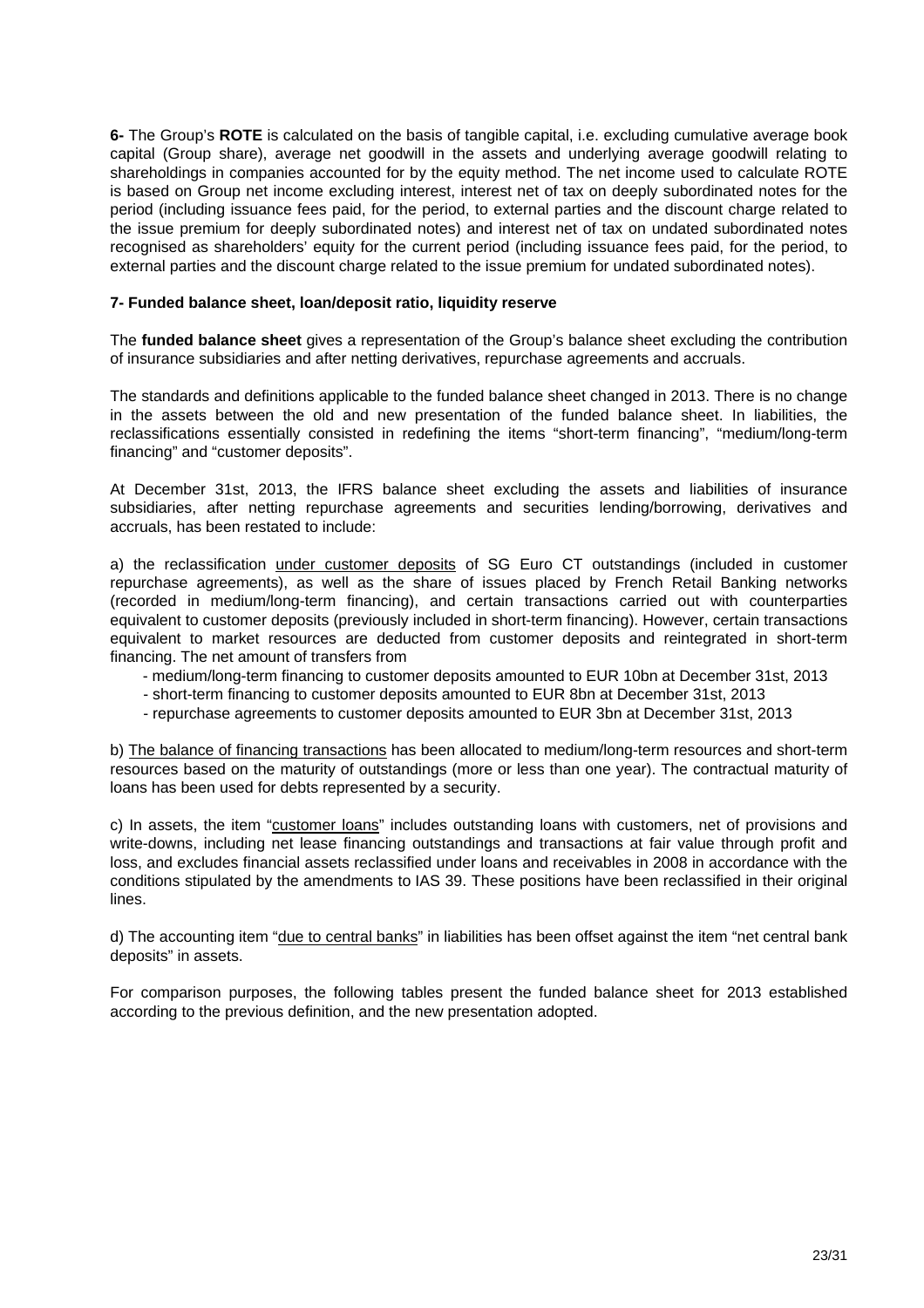#### Old presentation (data published in 2013):

| In EUR bn                                 |                |                |                | <b>ASSETS</b>  |                |  |                |           | <b>LIABILITIES</b> |                |                |                                    |
|-------------------------------------------|----------------|----------------|----------------|----------------|----------------|--|----------------|-----------|--------------------|----------------|----------------|------------------------------------|
|                                           | <b>DEC. 12</b> | <b>MAR. 13</b> | <b>JUN. 13</b> | <b>SEPT.13</b> | <b>DEC. 13</b> |  | <b>DEC. 13</b> | SEPT.13   | <b>JUN. 13</b>     | <b>MAR. 13</b> | <b>DEC. 12</b> |                                    |
| <b>Net Central bank</b><br>deposits       | 65             | 64             | 78             | 58             | 63             |  | 56             | 49        | 54                 | 62             | 66             | Short term issuance                |
| Interbank loans                           | 36             | 41             | 40             | 40             | 45             |  | 65             | 57        | 56                 | 63             | 65             | Interbank short term<br>deposit    |
| <b>Client related trading</b><br>assets   | 88             | 93             | 79             | 82             | 85             |  | 9              | 5         | 10                 | 14             | 8              | Other                              |
| <b>Securities</b>                         | 60             | 58             | 56             | 59             | 59             |  | 137            | 141       | 151                | 151            | 149            | Medium/Long term<br>fundina        |
| <b>Customer loans</b><br>Long term assets | 369<br>34      | 365<br>34      | 360<br>34      | 356<br>34      | 354<br>35      |  | 322<br>52      | 325<br>53 | 323<br>52          | 311<br>52      | 311<br>52      | <b>Customer deposits</b><br>Equity |
| <b>Total assets</b>                       | 652            | 655            | 647            | 629            | 641            |  | 641            | 629       | 647                | 655            | 652            | <b>Total liabilities</b>           |

#### New presentation

| In EUR bn                               |                | <b>ASSETS</b>  |                |         |                |  |                | <b>LIABILITIES</b> |                |                |                |                                                          |
|-----------------------------------------|----------------|----------------|----------------|---------|----------------|--|----------------|--------------------|----------------|----------------|----------------|----------------------------------------------------------|
|                                         | <b>DEC. 12</b> | <b>MAR. 13</b> | <b>JUN. 13</b> | SEPT.13 | <b>DEC. 13</b> |  | <b>DEC. 13</b> | <b>SEPT.13</b>     | <b>JUN. 13</b> | <b>MAR. 13</b> | <b>DEC. 12</b> |                                                          |
| <b>Net Central bank</b><br>deposits     | 65             | 64             | 78             | 58      | 63             |  | 100            | 99                 | 103            | 111            | 115            | Short term ressources                                    |
| Interbank loans                         | 36             | 41             | 40             | 40      | 45             |  | 9              | 5                  | 10             | 14             | 8              | Other                                                    |
| <b>Client related</b><br>trading assets | 88             | 93             | 79             | 82      | 85             |  | 140            | 142                | 153            | 156            | 157            | Medium/Long term ressources                              |
| <b>Securities</b>                       | 60             | 58             | 56             | 59      | 59             |  | 24             | 23                 | 25             | 22             | 24             | o.w. LT debt with a remaining<br>maturity below 1 year** |
| <b>Customer loans</b>                   | 369            | 365            | 360            | 356     | 354            |  | 340            | 330                | 329            | 321            | 319            | <b>Customer deposits</b>                                 |
| Long term assets                        | 34             | 34             | 34             | 34      | 35             |  | 52             | 53                 | 52             | 52             | 52             | Equity                                                   |
| <b>Total assets</b>                     | 652            | 655            | 647            | 629     | 641            |  | 641            | 629                | 647            | 655            | 652            | <b>Total liabilities</b>                                 |

\*\* Management information

Note that a loan to the ECB, in the funded balance sheet, was declassified from interbank assets and appears as a central bank cash deposit since it involves a very short period and is considered economically as central bank cash. The amount of the loan was EUR 14 billion at the end of Q1 13, EUR 12 billion at the end of Q2 13 and EUR 6 billion at the end of Q3 13. No reclassification was carried out at the end of the year, the balance of this loan being nil.

The Group's **loan/deposit ratio** is calculated as the ratio between customer loans and customer deposits defined accordingly.

At the same time, a new definition of the **liquid asset buffer or liquidity reserve** has been drawn up. It now includes

- a) central bank cash balances, excluding mandatory reserves
- b) liquid assets rapidly tradable in the market (High Quality Liquid Assets or HQLA), unencumbered net of haircuts
- c) central bank eligible assets, unencumbered net of haircuts.

Note that according to the old definition, central bank cash corresponded to the book amount reported in assets, net of central bank deposits reported in liabilities, with mandatory reserves not being deducted. Moreover, certain HQLA assets were not included in the reserve.

For comparison purposes, items published in 2013 are reiterated here and presented according to the new applicable standards:

| Items published in 2013 |
|-------------------------|
| In EUR bn               |

| In EUR bn                                 | <b>DEC. 12</b> | <b>MAR. 13</b> | <b>JUN. 13</b> | SEPT.13 | <b>DEC. 13</b> |
|-------------------------------------------|----------------|----------------|----------------|---------|----------------|
| Net available central bank deposits       | 65             | 64             |                | 58      | 63             |
| Unencumbered central bank eligible assets | 68             |                | 72             | 79      | 87             |
| Total                                     | 133            | 135            | 150            | 137     | 150            |
|                                           |                |                |                |         |                |
| New presentation                          |                |                |                |         |                |

| .         |                                             |                |                |                |         |                |
|-----------|---------------------------------------------|----------------|----------------|----------------|---------|----------------|
| In EUR bn |                                             | <b>DEC. 12</b> | <b>MAR. 13</b> | <b>JUN. 13</b> | SEPT.13 | <b>DEC. 13</b> |
|           | Central bank deposits <sup>(2)</sup>        | 58             | 58             | 76             | 58      | 60             |
|           | High quality liquid asset securities (1)    | 74             | 70             |                | 74      | 78             |
|           | central bank eligible assets <sup>(1)</sup> | 22             | 26             | ا ے            | 32      | 35             |
|           | Total                                       | 154            | 153            | 175            | 164     | 174            |
|           |                                             |                |                |                |         |                |

*(1) Excluding mandatory reserves* 

*(2) Unencumbered, net of haircuts*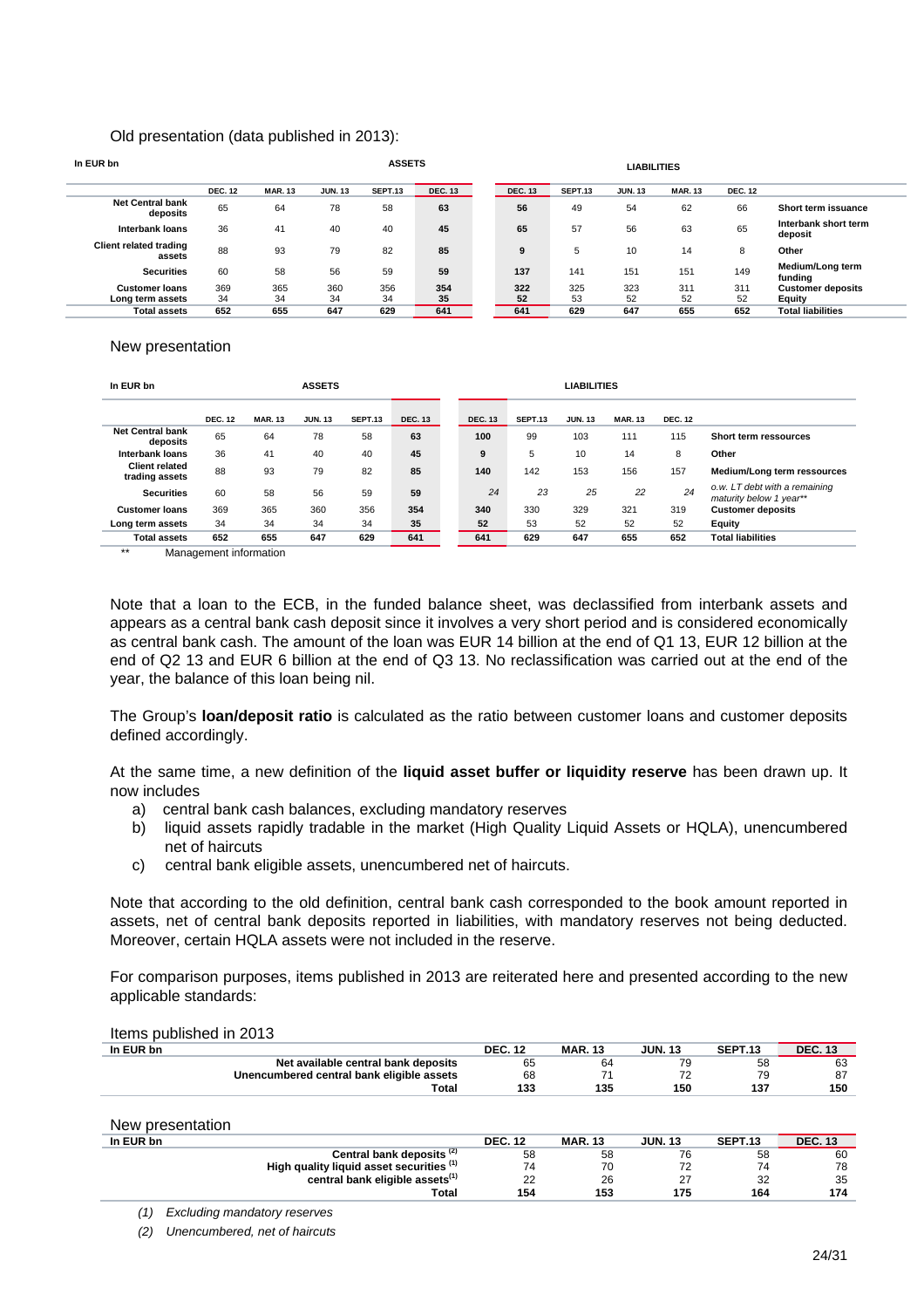#### **8 – Non-economic and non-recurring items and legacy assets**

Non-economic items correspond to the revaluation of own financial liabilities. Details of these items, and other items that are restated, are given below for Q4 13, Q4 12, as well as 2012 and 2013.

| 2013                                                         | <b>Net</b><br>banking<br>income | Operating<br>expenses | <b>Others</b> | Cost of<br>risk | Group<br>net<br>income |                                                               |
|--------------------------------------------------------------|---------------------------------|-----------------------|---------------|-----------------|------------------------|---------------------------------------------------------------|
| Capital gain on NSGB<br>disposal                             |                                 |                       | 417           |                 | 377                    | <b>Corporate Centre</b>                                       |
| <b>Adjustment on TCW</b><br>disposal                         |                                 |                       | 24            |                 | 21                     | <b>Corporate Centre</b>                                       |
| Impairment & capital<br>losses                               |                                 |                       | (8)           |                 | (8)                    | <b>Corporate Centre</b>                                       |
| Capital gain on disposal<br>of Private banking<br>subsidiary |                                 |                       | 166<br>126    |                 |                        | <b>Corporate Centre</b>                                       |
| <b>Capital gain on Piraeus</b><br>stake disposal             | 33                              |                       |               |                 | 21                     | <b>Corporate Centre</b>                                       |
| Impairment & capital<br>losses                               |                                 |                       | (50)          |                 | (50)                   | <b>Global Banking and Investor</b><br><b>Solutions</b>        |
| Legacy assets                                                | 150                             | (64)                  |               | (382)           | (210)                  | <b>Global Banking and Investor</b><br><b>Solutions</b>        |
| Impact of transaction<br>with EU Commission                  |                                 | (446)                 |               |                 | (446)                  | <b>Global Banking and Investor</b><br><b>Solutions</b>        |
| <b>Provision for disputes</b>                                |                                 |                       |               | (400)           | (400)                  | <b>Corporate Centre</b>                                       |
| <b>Revaluation of own</b><br>financial liabilities           | (1, 594)                        |                       |               |                 | (1,046)                | <b>Corporate Centre</b>                                       |
| Accounting impact of<br><b>CVA/DVA</b>                       | (103)                           |                       |               |                 | (73)                   | <b>Global Banking and Investor</b><br><b>Solutions</b>        |
| <b>TOTAL</b>                                                 | (1, 514)                        |                       |               |                 | (1,688)                | Group                                                         |
| 2012                                                         | <b>Net</b><br>banking<br>income | Operating<br>expenses | <b>Others</b> | Cost<br>of risk | Group<br>net<br>income |                                                               |
| Impairment & capital<br>losses                               |                                 |                       | (580)         |                 | (580)                  | <b>Global Banking and Investor</b><br><b>Solutions</b>        |
| Impairment & capital<br>losses                               | (90)                            |                       | (250)         |                 | (309)                  | <b>International Banking and</b><br><b>Financial Services</b> |
| Impairment & capital<br>losses                               |                                 |                       | (502)         |                 | 29                     | <b>Corporate Centre</b>                                       |
| <b>Buy Back Tier 2 debt</b>                                  | 305                             |                       |               |                 | 195                    | <b>Corporate Centre</b>                                       |
| <b>SG CIB core deleveraging</b>                              | (489)                           |                       |               |                 | (338)                  | Global Banking and Investor<br><b>Solutions</b>               |
| Legacy assets                                                | (268)                           | (74)                  |               | (262)           | (416)                  | <b>Global Banking and Investor</b><br><b>Solutions</b>        |
| <b>Provision for disputes</b>                                |                                 |                       |               | (300)           | (300)                  | <b>Corporate Centre</b>                                       |
| Crook coversion expecuse                                     |                                 |                       |               | (22)            | 14C                    | Carnarata Cantra                                              |

Greek sovereign exposure **Community Community Community Community** (22) (16) Corporate Centre **Revaluation of own financial liabilities (1,255) (822) Corporate Centre TOTAL (1,797) (2,557) Group**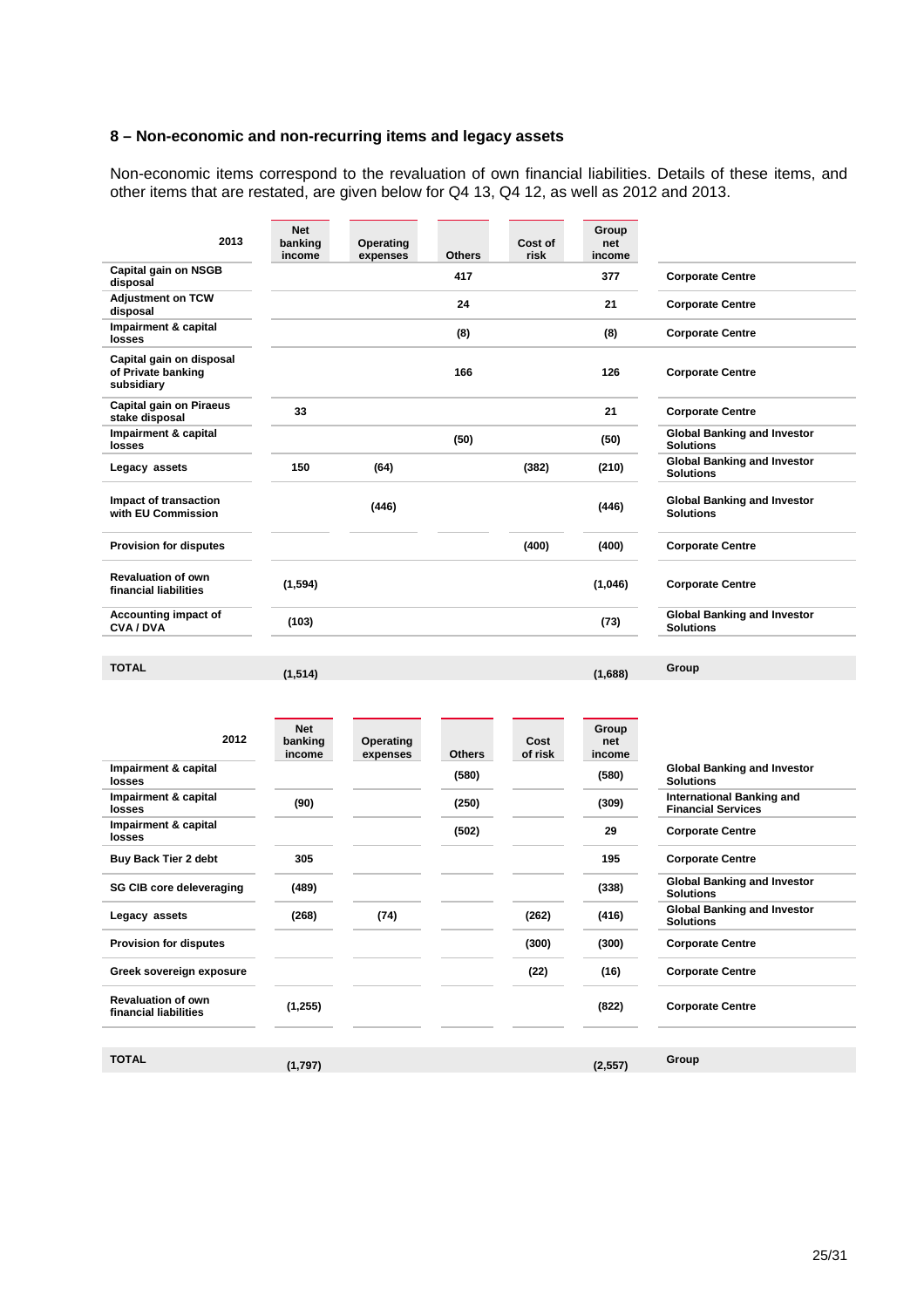| Q4 13                                                        | <b>Net</b><br>banking<br>income | Operating<br>expenses        | <b>Others</b> | Cost of<br>risk | Group<br>net<br>income |                                                               |
|--------------------------------------------------------------|---------------------------------|------------------------------|---------------|-----------------|------------------------|---------------------------------------------------------------|
| Capital gain on disposal<br>of Private banking<br>subsidiary |                                 |                              | 166           |                 | 126                    | <b>Corporate Centre</b>                                       |
| Impairment & capital<br>losses                               |                                 |                              | (50)          |                 | (50)                   | <b>Global Banking and Investor</b><br><b>Solutions</b>        |
| Legacy assets                                                | 16                              | (12)                         |               | (62)            | (41)                   | <b>Global Banking and Investor</b><br><b>Solutions</b>        |
| Impact of transaction<br>with EU Commission                  |                                 | (446)                        |               |                 | (446)                  | <b>Global Banking and Investor</b><br><b>Solutions</b>        |
| <b>Revaluation of own</b><br>financial liabilities           | (379)                           |                              |               |                 | (249)                  | <b>Corporate Centre</b>                                       |
| Accounting impact of<br><b>CVA/DVA</b>                       | 75                              |                              |               |                 | 53                     | <b>Global Banking and Investor</b><br><b>Solutions</b>        |
| <b>TOTAL</b>                                                 | (288)                           |                              |               |                 | (606)                  | Group                                                         |
| Q4 12<br>Impairment & capital                                | <b>Net</b><br>banking<br>income | <b>Operating</b><br>expenses | <b>Others</b> | Cost of<br>risk | Group<br>net<br>income | <b>Global Banking and Investor</b>                            |
| losses                                                       |                                 |                              | (380)         |                 | (380)                  | <b>Solutions</b>                                              |
| Impairment & capital<br>losses                               |                                 |                              | (13)          |                 | 267                    | <b>Corporate Centre</b>                                       |
| Impairment & capital<br>losses                               | (43)                            |                              |               |                 | (28)                   | <b>International Banking and</b><br><b>Financial Services</b> |
| <b>SG CIB core</b><br>deleveraging                           | (20)                            |                              |               |                 | (14)                   | <b>Global Banking and Investor</b><br><b>Solutions</b>        |
| Legacy assets                                                | (5)                             | (35)                         |               | (95)            | (92)                   | <b>Global Banking and Investor</b><br><b>Solutions</b>        |
| <b>Provision for disputes</b>                                |                                 |                              |               | (300)           | (300)                  | <b>Corporate Centre</b>                                       |
| <b>Revaluation of own</b><br>financial liabilities           | (686)                           |                              |               |                 | (450)                  | <b>Corporate Centre</b>                                       |
| <b>TOTAL</b>                                                 | (754)                           |                              |               |                 | (996)                  | Group                                                         |

**NB (1)** The sum of values contained in the tables and analyses may differ slightly from the total reported due to rounding rules.

**(2)** All the information on the results for the period (notably: press release, downloadable data, presentation slides and supplement) is available on Societe Generale's website www.societegenerale.com in the "Investor" section.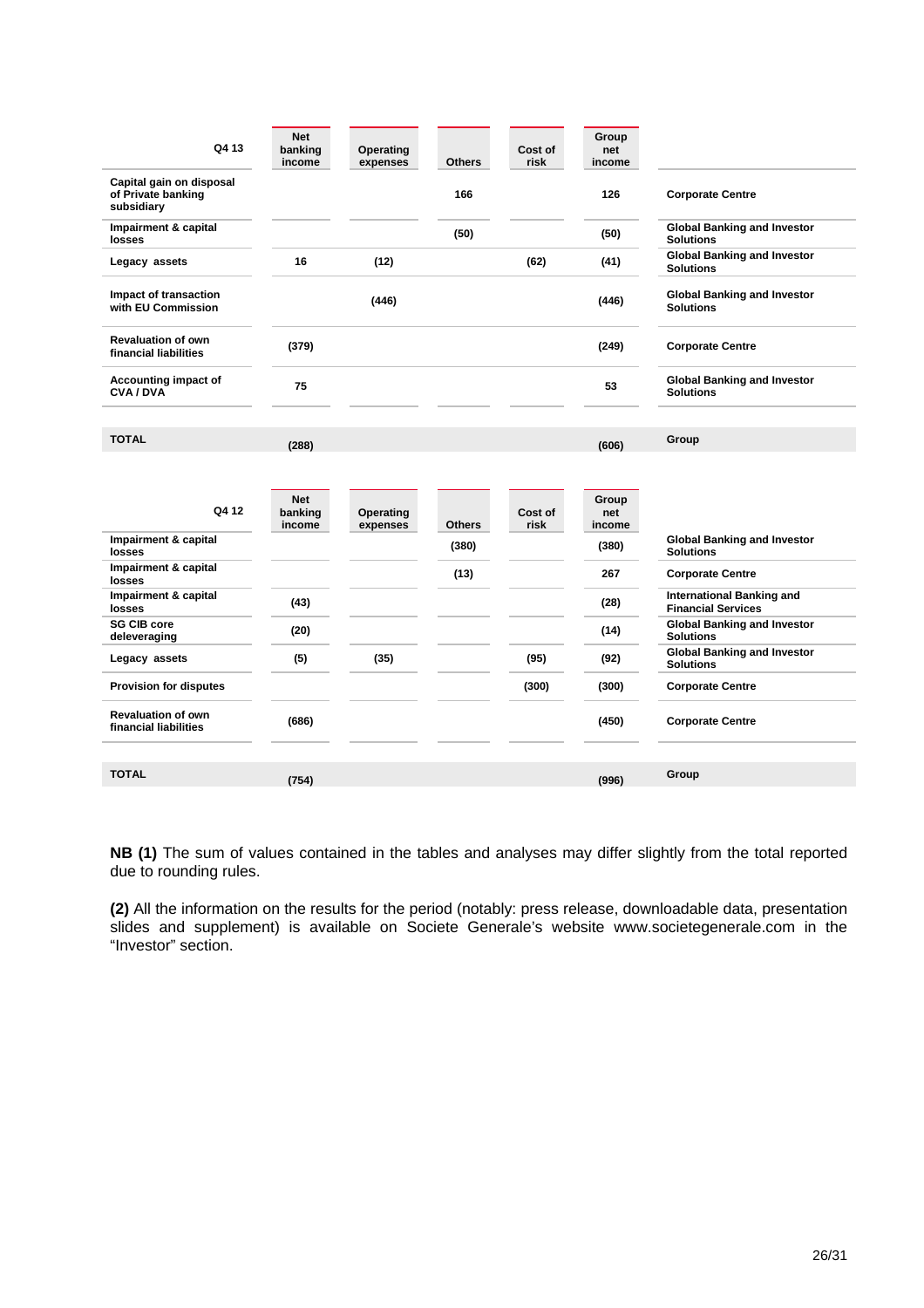## **11 - QUARTERLY SERIES**

| (In millions of euros)                                       | Q1 12    | Q <sub>2</sub> 1 <sub>2</sub> | Q3 12    | Q4 12    | Q1 13    | Q <sub>2</sub> 13 | Q3 13    | Q4 13          |
|--------------------------------------------------------------|----------|-------------------------------|----------|----------|----------|-------------------|----------|----------------|
|                                                              |          |                               |          |          |          |                   |          |                |
| <b>French retail Banking</b>                                 |          |                               |          |          |          |                   |          |                |
|                                                              |          |                               |          |          |          |                   |          |                |
| Net banking income                                           | 2,046    | 2.037                         | 2,010    | 2,069    | 2.015    | 2,069             | 2,037    | 2,115          |
| Operating expenses                                           | $-1,346$ | $-1,277$                      | $-1,258$ | $-1,383$ | $-1,310$ | $-1,298$          | $-1,293$ | $-1,366$       |
| Gross operating income                                       | 699      | 760                           | 752      | 686      | 705      | 771               | 744      | 749            |
| Net cost of risk                                             | $-203$   | $-211$                        | $-217$   | $-299$   | $-301$   | $-273$            | $-264$   | $-314$         |
| Operating income                                             | 496      | 548                           | 535      | 387      | 403      | 498               | 480      | 435            |
| Net income from other assets                                 | 0        | 0                             | 0        | -3       | $-1$     | 0                 | 0        | 3              |
| Net income from companies accounted for by the equity method | 2        |                               |          | 5        | 2        | 2                 |          | $\overline{2}$ |
| Income tax                                                   | $-169$   | $-187$                        | $-182$   | $-131$   | $-145$   | $-179$            | $-173$   | $-157$         |
| Net income                                                   | 329      | 363                           | 354      | 258      | 260      | 320               | 308      | 283            |
| O.w. non controlling interests                               | 4        | 3                             | 4        | 4        | 4        |                   | 0        | $\overline{c}$ |
| Group net income                                             | 326      | 361                           | 351      | 254      | 256      | 319               | 308      | 281            |
| Average allocated capital                                    | 8,528    | 8,369                         | 8,520    | 8,634    | 8,690    | 8,692             | 8,686    | 8,769          |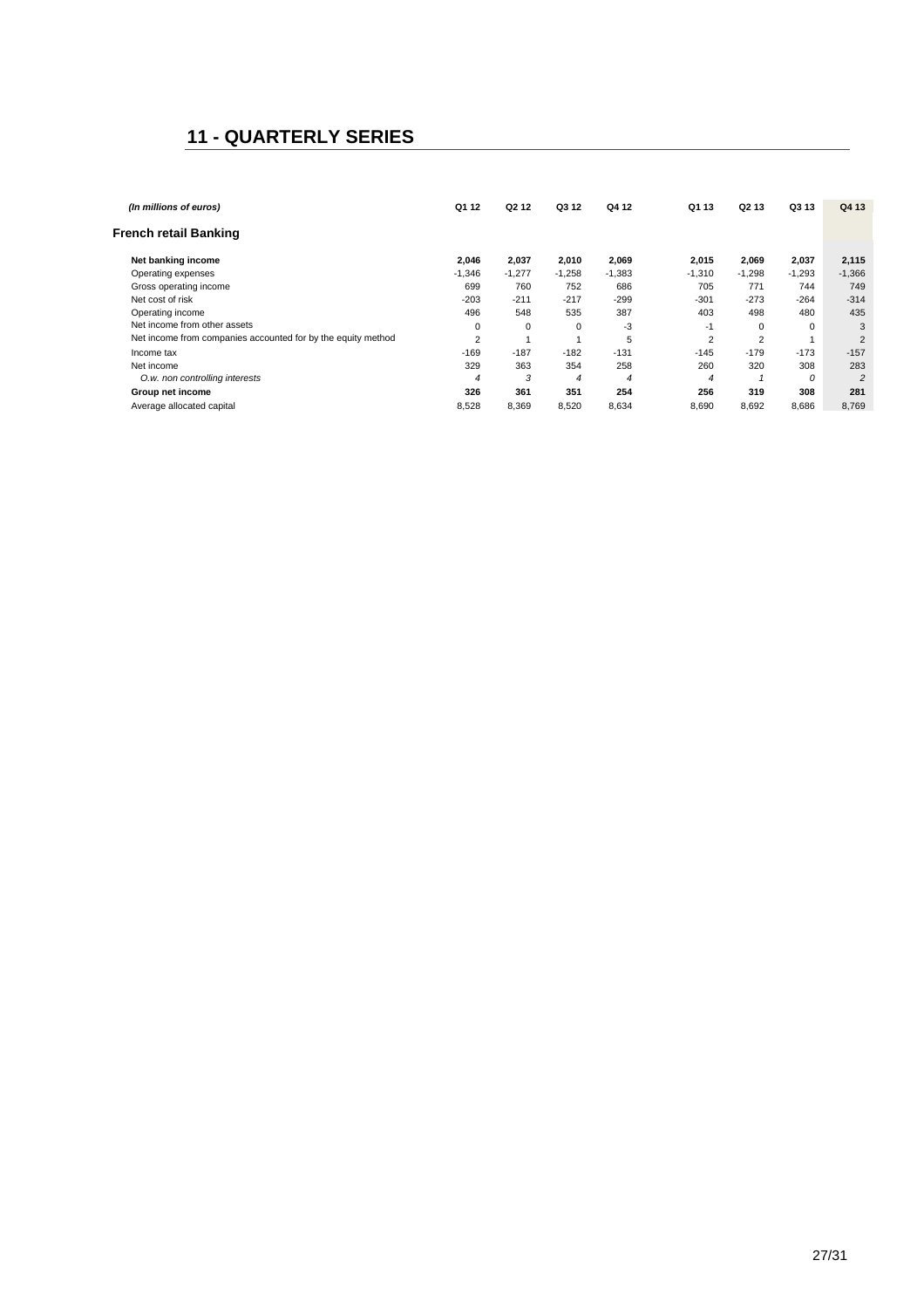| (In millions of euros)                                                                        | Q1 12             | Q <sub>2</sub> 1 <sub>2</sub> | Q3 12         | Q4 12             | Q1 13            | Q2 13            | Q3 13            | Q4 13             |
|-----------------------------------------------------------------------------------------------|-------------------|-------------------------------|---------------|-------------------|------------------|------------------|------------------|-------------------|
| International retail Banking & Financial Services                                             |                   |                               |               |                   |                  |                  |                  |                   |
| Net banking income                                                                            | 2,074             | 2,117                         | 2,119         | 2,122             | 1,998            | 1,992            | 1,971            | 2,050             |
| Operating expenses                                                                            | $-1,213$          | $-1,212$                      | $-1,179$      | $-1,317$          | $-1,139$         | $-1,122$         | $-1,090$         | $-1, 115$         |
| Gross operating income                                                                        | 861               | 906                           | 941           | 804               | 859              | 870              | 881              | 935               |
| Net cost of risk                                                                              | $-516$            | $-527$                        | -480          | -511              | $-428$           | $-431$           | -413             | $-669$            |
| Operating income                                                                              | 345               | 378                           | 461           | 293               | 431              | 439              | 468              | 266               |
| Net income from other assets                                                                  | 0                 | $-4$                          | -3            | $-10$             | 3                | $-1$             | $\mathbf 0$      | $\overline{4}$    |
| Net income from companies accounted for by the equity method                                  | $\overline{7}$    | $-13$                         | 14            | 15                | 10               | 8                | 8                | 11                |
| Impairment losses on goodwill                                                                 | $\mathbf 0$       | $-250$                        | 0             | $\mathbf 0$       | 0                | 0                | $\mathbf 0$      | $\mathbf 0$       |
| Income tax                                                                                    | $-92$             | $-96$                         | -121          | -83               | $-117$           | $-119$           | $-130$           | $-83$             |
| Net income                                                                                    | 260               | 15                            | 350           | 216               | 326              | 326              | 346              | 199               |
| O.w. non controlling interests                                                                | 54                | 75                            | 62            | 33                | 56               | 72               | 58               | -9                |
| Group net income<br>Average allocated capital                                                 | 206<br>10.349     | -60<br>10,389                 | 288<br>10,416 | 183<br>10,406     | 270<br>10,189    | 254<br>9,610     | 288<br>9,500     | 208<br>9,503      |
| o.w. International retail Banking                                                             |                   |                               |               |                   |                  |                  |                  |                   |
| Net banking income                                                                            | 1,609             | 1,678                         | 1,648         | 1,667             | 1,525            | 1,493            | 1,461            | 1,530             |
| Operating expenses                                                                            | $-973$            | $-967$                        | $-942$        | $-1,003$          | $-889$           | $-867$           | $-843$           | $-856$            |
| Gross operating income                                                                        | 637               | 711                           | 706           | 664               | 636              | 627              | 618              | 674               |
| Net cost of risk                                                                              | $-474$            | -488                          | -450          | $-590$            | $-393$           | $-395$           | $-381$           | $-657$            |
| Operating income                                                                              | 162               | 223                           | 256           | 74                | 243              | 231              | 237              | 18                |
| Net income from other assets                                                                  | $\mathbf 0$       | -3                            | $-2$          | $\mathbf 0$       | 3                | $\mathbf 0$      | 0                | $\overline{4}$    |
| Net income from companies accounted for by the equity method                                  | -3                | $-16$                         | $\sqrt{4}$    | 1                 | 3                | 4                | 4                | 3                 |
| Impairment losses on goodwill                                                                 | 0                 | $-250$                        | 0             | $\mathbf 0$       | 0                | 0                | 0                | $\mathbf 0$       |
| Income tax                                                                                    | $-35$             | $-48$                         | $-56$         | $-16$             | -59              | $-56$            | $-57$            | $-6$              |
| Net income                                                                                    | 124               | $-94$                         | 202           | 59                | 190              | 180              | 184              | 19                |
| O.w. non controlling interests                                                                | 59                | 79                            | 69            | 17                | 57               | 65               | 62               | $-14$             |
| Group net income                                                                              | 65                | $-174$                        | 134           | 42                | 133              | 114              | 123              | 33                |
| Average allocated capital                                                                     | 6,578             | 6,593                         | 6,637         | 6,656             | 6,355            | 5,755            | 5,645            | 5,681             |
| o.w. Financial Services to corporates and Insurance                                           |                   |                               |               |                   |                  |                  |                  |                   |
| Net banking income                                                                            | 464               | 485                           | 475           | 505               | 499              | 519              | 537              | 563               |
| Operating expenses                                                                            | -235              | $-237$                        | $-232$        | $-254$            | $-240$           | $-245$           | $-245$           | $-255$            |
| Gross operating income                                                                        | 229               | 248                           | 243           | 251               | 259              | 274              | 292              | 308               |
| Net cost of risk                                                                              | $-26$             | $-26$                         | $-32$         | $-41$             | $-30$            | $-31$            | $-32$            | $-31$             |
| Operating income                                                                              | 203               | 222                           | 211           | 210               | 229              | 244              | 260              | 278               |
| Net income from other assets                                                                  | $\mathbf 0$       | $-1$                          | $-1$          | -9                | $\mathbf 0$      | $-1$             | $\mathbf 0$      | $\mathbf 0$       |
| Net income from companies accounted for by the equity method<br>Impairment losses on goodwill | 10<br>$\mathbf 0$ | 3<br>0                        | 10<br>0       | 15<br>$\mathbf 0$ | 6<br>$\mathbf 0$ | 5<br>$\mathbf 0$ | 3<br>$\mathbf 0$ | 10<br>$\mathbf 0$ |
| Income tax                                                                                    | $-63$             | $-70$                         | $-67$         | $-64$             | $-73$            | $-77$            | $-83$            | $-87$             |
| Net income                                                                                    | 150               | 154                           | 153           | 152               | 163              | 170              | 180              | 201               |
| O.w. non controlling interests                                                                | $\mathbf{1}$      | $\mathbf{1}$                  | 1             | 2                 | 2                | $\sqrt{2}$       | $\overline{c}$   | $\overline{c}$    |
| Group net income                                                                              | 149               | 152                           | 152           | 150               | 161              | 169              | 179              | 199               |
| Average allocated capital                                                                     | 3,593             | 3,587                         | 3,595         | 3,585             | 3,627            | 3,644            | 3,644            | 3,625             |
| o.w. Financial Services to corporates                                                         |                   |                               |               |                   |                  |                  |                  |                   |
| Net banking income                                                                            | 297               | 315                           | 306           | 327               | 317              | 333              | 350              | 368               |
| Operating expenses                                                                            | $-170$            | $-174$                        | $-169$        | $-186$            | $-174$           | $-175$           | $-174$           | $-182$            |
| Gross operating income                                                                        | 127               | 141                           | 137           | 141               | 143              | 158              | 176              | 186               |
| Net cost of risk                                                                              | $-26$             | $-26$                         | $-32$         | $-41$             | $-30$            | $-31$            | $-32$            | $-31$             |
| Operating income                                                                              | 101               | 115                           | 105           | 100               | 114              | 128              | 144              | 155               |
| Net income from other assets                                                                  | 0                 | $-1$                          | $-1$          | -9                | 0                | $-1$             | 0                | $\mathbf 0$       |
| Net income from companies accounted for by the equity method                                  | 10                | 3                             | 10            | 15                | 6                | 5                | 3                | 10                |
| Impairment losses on goodwill                                                                 | $\mathbf 0$       | $\mathbf 0$                   | $\mathsf 0$   | $\pmb{0}$         | 0                | $\pmb{0}$        | $\mathbf 0$      | $\mathbf 0$       |
| Income tax                                                                                    | $-32$             | -36                           | $-32$         | -28               | $-36$            | $-40$            | $-46$            | $-48$             |
| Net income                                                                                    | 80                | 81                            | 81            | 77                | 84               | 92               | 102              | 117               |
| O.w. non controlling interests                                                                | 1                 | $\mathbf{1}$                  | 1             | $\mathbf{1}$      | $\mathbf{1}$     | 1                | $\mathbf{1}$     | $\mathbf{1}$      |
| Group net income<br>Average allocated capital                                                 | 79<br>2,209       | 80<br>2,186                   | 80<br>2,197   | 76<br>2,164       | 83<br>2,176      | 90<br>2,157      | 100<br>2,147     | 116<br>2,113      |
|                                                                                               |                   |                               |               |                   |                  |                  |                  |                   |
| o.w. Insurance<br>Net banking income                                                          | 167               | 170                           | 169           | 178               | 182              | 185              | 187              | 195               |
| Operating expenses                                                                            | $-65$             | $-63$                         | $-63$         | -68               | $-67$            | $-69$            | $-71$            | $-72$             |
| Gross operating income                                                                        | 102               | 107                           | 106           | 110               | 116              | 116              | 116              | 123               |
| Net cost of risk                                                                              | $\pmb{0}$         | $\mathbf 0$                   | $\mathsf 0$   | $\pmb{0}$         | 0                | 0                | 0                | $\mathbf 0$       |
| Operating income                                                                              | 102               | 107                           | 106           | 110               | 116              | 116              | 116              | 123               |
| Net income from other assets                                                                  | 0                 | 0                             | 0             | 0                 | 0                | 0                | 0                | $\mathbf 0$       |
| Net income from companies accounted for by the equity method                                  | 0                 | 0                             | 0             | 0                 | 0                | 0                | 0                | $\mathbf 0$       |
| Impairment losses on goodwill                                                                 | $\mathbf 0$       | $\mathbf 0$                   | $\mathsf 0$   | 0                 | 0                | 0                | $\mathbf 0$      | $\mathbf 0$       |
| Income tax                                                                                    | $-32$             | $-34$                         | $-34$         | -35               | $-37$            | $-37$            | -37              | -39               |
| Net income                                                                                    | 70                | 73                            | 72            | 75                | 79               | 79               | 79               | 84                |
| O.w. non controlling interests                                                                | $\mathbf 0$       | $\mathbf 0$                   | 0             | $\mathbf 0$       | 0                | $\mathbf 0$      | 0                | $\mathbf{1}$      |
| Group net income                                                                              | 70                | 72                            | 72            | 75                | 78               | 78               | 78               | 83                |
| Average allocated capital                                                                     | 1,384             | 1,401                         | 1,398         | 1,421             | 1,451            | 1,486            | 1,497            | 1,512             |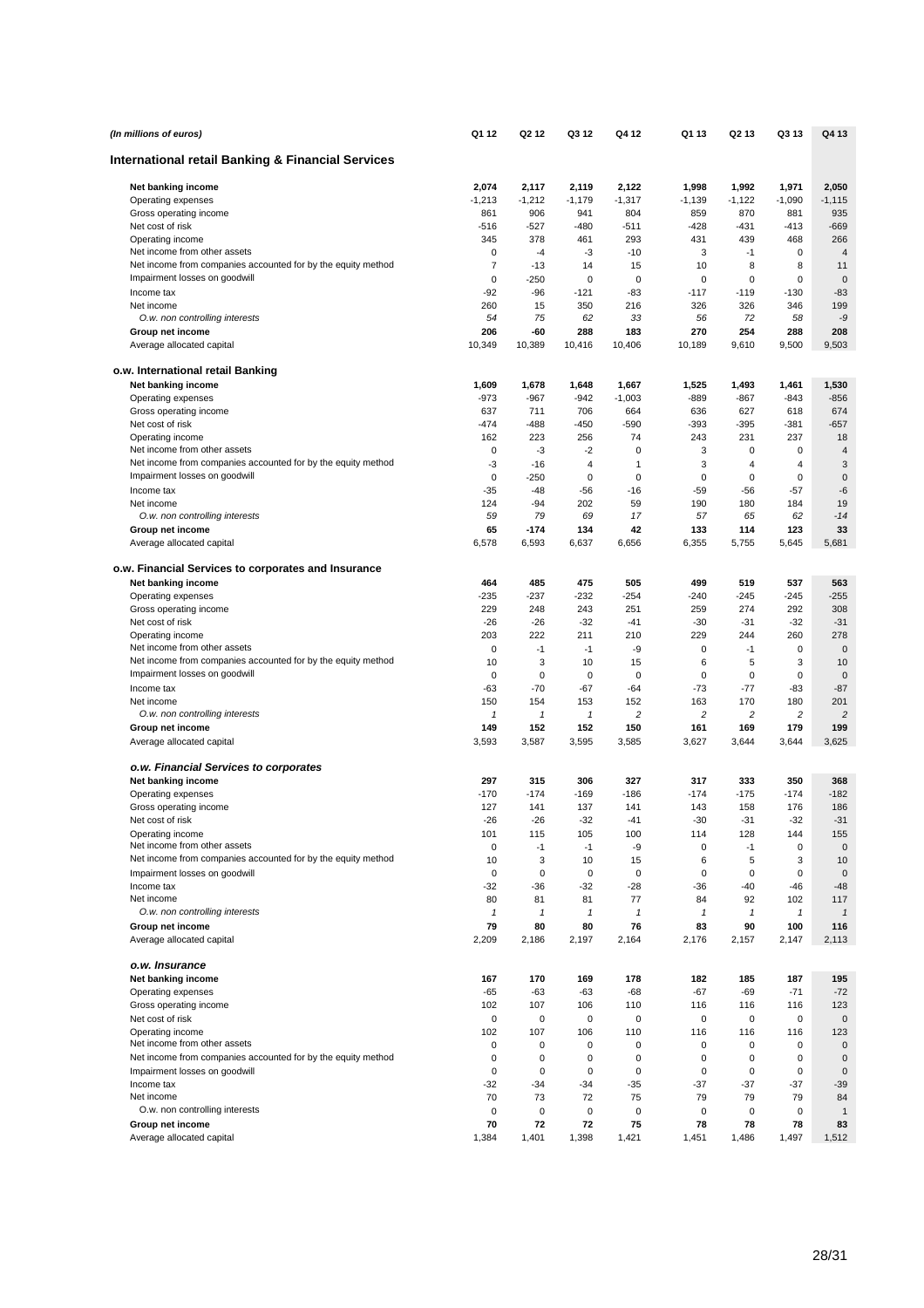| (in millions of euros)                                                                       | Q1 12                | Q <sub>2</sub> 1 <sub>2</sub> | Q3 12           | Q4 12                   | Q1 13          | Q2 13           | Q3 13             | Q4 13           |
|----------------------------------------------------------------------------------------------|----------------------|-------------------------------|-----------------|-------------------------|----------------|-----------------|-------------------|-----------------|
| <b>Global Banking and Investor Solutions</b>                                                 |                      |                               |                 |                         |                |                 |                   |                 |
| Net banking income                                                                           | 2,420                | 1,756                         | 2,160           | 2,013                   | 2,361          | 2,189           | 2,155             | 2,006           |
| Operating expenses                                                                           | $-1,711$             | $-1,473$                      | $-1,470$        | $-1,437$                | $-1,559$       | $-1,445$        | $-1,502$          | $-1,909$        |
| Gross operating income                                                                       | 709                  | 282                           | 690             | 575                     | 802            | 744             | 653               | 97              |
| Net cost of risk                                                                             | $-161$               | -84                           | -199            | $-197$                  | $-72$          | $-185$          | $-231$            | $-60$           |
| Operating income                                                                             | 548                  | 199                           | 491             | 378                     | 730            | 559             | 422               | 37              |
| Net income from other assets<br>Net income from companies accounted for by the equity method | $\overline{2}$<br>37 | 12<br>24                      | 4<br>27         | $\overline{\mathbf{c}}$ | 5              | 0<br>27         | $\mathbf 0$       | $-1$<br>32      |
| Impairment losses on goodwill                                                                | $\mathbf 0$          | $-200$                        | $\pmb{0}$       | 28<br>$-379$            | 26<br>0        | $\mathbf 0$     | 22<br>$\mathbf 0$ | $-50$           |
| Income tax                                                                                   | 587                  | 35                            | 522             | 29                      | 761            | 586             | 444               | 18              |
| Net income                                                                                   | 433                  | 9                             | 390             | $-50$                   | 571            | 461             | 370               | $-50$           |
| O.w. non controlling interests                                                               | 5                    | $-4$                          | 14              | 5                       | 4              | 5               | 4                 | 3               |
| Group net income                                                                             | 428                  | 13                            | 376             | $-55$                   | 567            | 457             | 366               | $-53$           |
| Average allocated capital                                                                    | 14,037               | 13,876                        | 12,857          | 12,024                  | 11,350         | 11,029          | 10,470            | 9,879           |
| o.w. Global Markets                                                                          |                      |                               |                 |                         |                |                 |                   |                 |
| Net banking income                                                                           | 1,578                | 917                           | 1,204           | 977                     | 1,383          | 1,158           | 1,139             | 1,039           |
| o.w. Equities                                                                                | 602                  | 424                           | 526             | 334                     | 629            | 621             | 621               | 646             |
| o.w. FICC (2)                                                                                | 976                  | 494                           | 677             | 643                     | 754            | 537             | 517               | 392             |
| Operating expenses                                                                           | -821                 | $-615$                        | $-670$          | $-619$                  | $-790$         | -691            | $-760$            | $-1,069$        |
| Gross operating income                                                                       | 757<br>$-44$         | 303                           | 534             | 358                     | 593            | 467<br>$-2$     | 378               | $-30$           |
| Net cost of risk<br>Operating income                                                         | 713                  | -5<br>298                     | 12<br>545       | $-4$<br>355             | 4<br>597       | 465             | 3<br>381          | $-4$<br>$-34$   |
| Net income from other assets                                                                 | 0                    | 3                             | 0               | $\mathbf 0$             | 0              | 0               | 0                 | $\mathbf 0$     |
| Net income from companies accounted for by the equity method                                 | $\mathbf 0$          | $\mathbf 0$                   | 0               | $\mathbf 0$             | 0              | 0               | $\mathsf 0$       | $\mathbf 0$     |
| Impairment losses on goodwill                                                                | 0                    | $\mathbf 0$                   | 0               | $\mathbf 0$             | $\mathbf 0$    | 0               | $\pmb{0}$         | $\mathbf 0$     |
| Income tax                                                                                   | $-218$               | $-66$                         | $-166$          | $-94$                   | $-171$         | $-121$          | $-89$             | $-106$          |
| Net income                                                                                   | 495                  | 234                           | 379             | 261                     | 426            | 344             | 292               | $-139$          |
| O.w. non controlling interests                                                               | 4                    | $\overline{4}$                | 3               | $\overline{c}$          | $\overline{4}$ | 3               | 4                 | $\overline{c}$  |
| Group net income                                                                             | 491<br>5,208         | 230<br>5,594                  | 376<br>4,715    | 258<br>4,627            | 423<br>4,690   | 341<br>4,512    | 288<br>4,394      | $-141$<br>4,331 |
| Average allocated capital                                                                    |                      |                               |                 |                         |                |                 |                   |                 |
| o.w. Financing and Advisory                                                                  |                      |                               |                 |                         |                |                 |                   |                 |
| Net banking income                                                                           | 292                  | 374                           | 481             | 436                     | 475            | 402             | 443               | 477             |
| Operating expenses                                                                           | $-341$               | $-338$                        | $-290$          | $-258$                  | $-308$         | $-277$          | $-286$            | $-345$          |
| Gross operating income                                                                       | $-49$                | 36                            | 191             | 178                     | 167            | 125             | 156               | 132             |
| Net cost of risk                                                                             | 6<br>$-43$           | $-41$<br>-5                   | $-195$<br>$-4$  | $-97$<br>81             | $-43$<br>124   | $-47$<br>78     | $-61$<br>96       | 13<br>145       |
| Operating income<br>Net income from other assets                                             | $\mathbf 0$          | $\mathbf{1}$                  | 5               | 1                       | 3              | 0               | 0                 | $\mathbf 0$     |
| Net income from companies accounted for by the equity method                                 | $\mathbf 0$          | $\mathbf 0$                   | 0               | $\mathbf 0$             | $\mathbf 0$    | 0               | 0                 | $\mathbf 0$     |
| Impairment losses on goodwill                                                                | $\mathbf 0$          | $\mathbf 0$                   | $\mathbf 0$     | $\mathbf 0$             | $\mathbf 0$    | $\mathbf 0$     | $\mathbf 0$       | $\mathbf 0$     |
| Income tax                                                                                   | $-43$                | $-5$                          | 1               | 82                      | 128            | 78              | 96                | 144             |
| Net income                                                                                   | $-18$                | 10                            | 19              | 80                      | 109            | 77              | 92                | 155             |
| O.w. non controlling interests                                                               | 0                    | 0                             | 0               | 0                       | 0              | $\mathbf{1}$    | 0                 | $\mathbf{1}$    |
| Group net income                                                                             | $-18$<br>3,865       | 10<br>3,801                   | 20<br>3,708     | 80<br>3,553             | 109<br>3,220   | 76<br>3,265     | 92<br>3,146       | 154<br>3,089    |
| Average allocated capital                                                                    |                      |                               |                 |                         |                |                 |                   |                 |
| o.w. legacy assets                                                                           |                      |                               |                 |                         |                |                 |                   |                 |
| Net banking income                                                                           | -57                  | $-112$                        | -94             | -6                      | -10            | 83              | 61                | 16              |
| Operating expenses                                                                           | $-15$                | $-14$                         | $-11$           | $-34$                   | $-18$          | $-11$           | $-22$             | $-13$           |
| Gross operating income                                                                       | $-72$                | $-126$                        | $-105$          | $-39$                   | $-28$          | 72              | 39                | 3               |
| Net cost of risk<br>Operating income                                                         | $-115$<br>$-186$     | $-39$<br>$-164$               | $-14$<br>$-119$ | $-95$<br>$-134$         | $-35$<br>-63   | $-132$<br>$-60$ | $-154$<br>$-115$  | $-62$<br>$-58$  |
| Net income from other assets                                                                 | 0                    | 0                             | $\mathbf 0$     | 0                       | 0              | $\mathbf 0$     | 0                 | $\mathbf 0$     |
| Net income from companies accounted for by the equity method                                 | 0                    | 0                             | $\pmb{0}$       | $\mathbf 0$             | 0              | 0               | $\pmb{0}$         | $\mathbf{1}$    |
| Impairment losses on goodwill                                                                | 0                    | $\mathbf 0$                   | 0               | $\mathbf 0$             | 0              | $\mathbf 0$     | 0                 | $\mathbf 0$     |
| Income tax                                                                                   | $-186$               | $-164$                        | $-119$          | $-134$                  | -63            | -60             | $-115$            | $-57$           |
| Net income                                                                                   | $-128$               | $-113$                        | $-82$           | $-93$                   | $-45$          | $-42$           | -82               | $-41$           |
| O.w. non controlling interests                                                               | 0                    | 0                             | 0               | 0                       | 0              | 0               | 0                 | 0               |
| Group net income<br>Average allocated capital                                                | -128<br>3,020        | $-113$<br>2,467               | -82<br>2,313    | -93<br>1,839            | -45<br>1,636   | -42<br>1,428    | -82<br>1,168      | -41<br>710      |
|                                                                                              |                      |                               |                 |                         |                |                 |                   |                 |
| o.w. Asset & Wealth Management                                                               |                      |                               |                 |                         |                |                 |                   |                 |
| Net banking income                                                                           | 339                  | 292                           | 319             | 342                     | 270            | 279             | 288               | 263             |
| o.w. Lyxor                                                                                   | 54                   | 44                            | 48              | 52                      | 56             | 45              | 54                | 59              |
| o.w. Private banking                                                                         | 200                  | 174                           | 180             | 202                     | 205            | 231             | 227               | 195             |
| Operating expenses                                                                           | $-282$<br>57         | $-255$<br>37                  | $-260$<br>59    | $-278$<br>64            | $-209$<br>62   | $-221$<br>59    | $-206$<br>82      | $-223$          |
| Gross operating income<br>Net cost of risk                                                   | $-2$                 | $\overline{c}$                | $-2$            | -3                      | 4              | -5              | $-19$             | 40<br>$-7$      |
| Operating income                                                                             | 55                   | 39                            | 57              | 61                      | 65             | 54              | 63                | 33              |
| Net income from other assets                                                                 | 0                    | 0                             | 0               | $\mathbf 0$             | 0              | $\mathbf 0$     | 0                 | $\mathbf 0$     |
| Net income from companies accounted for by the equity method                                 | 37                   | 24                            | 27              | 28                      | 26             | 27              | 22                | 31              |
| Impairment losses on goodwill                                                                | $\mathbf 0$          | $-200$                        | $\pmb{0}$       | $\mathbf 0$             | $\mathbf 0$    | $\mathbf 0$     | $\mathbf 0$       | $\mathbf 0$     |
| Income tax                                                                                   | 91                   | $-136$                        | 83              | 89                      | 91             | 81              | 85                | 64              |
| Net income                                                                                   | 76                   | $-148$                        | 66              | 71                      | 76             | 69              | 70                | 56              |
| O.w. non controlling interests<br>Group net income                                           | 0<br>76              | -8<br>$-140$                  | 11<br>55        | 3<br>68                 | 0<br>76        | 0<br>69         | 0<br>70           | 0<br>56         |
| Average allocated capital                                                                    | 1,280                | 1,292                         | 1,327           | 1,316                   | 1,201          | 1,170           | 1,140             | 1,131           |
|                                                                                              |                      |                               |                 |                         |                |                 |                   |                 |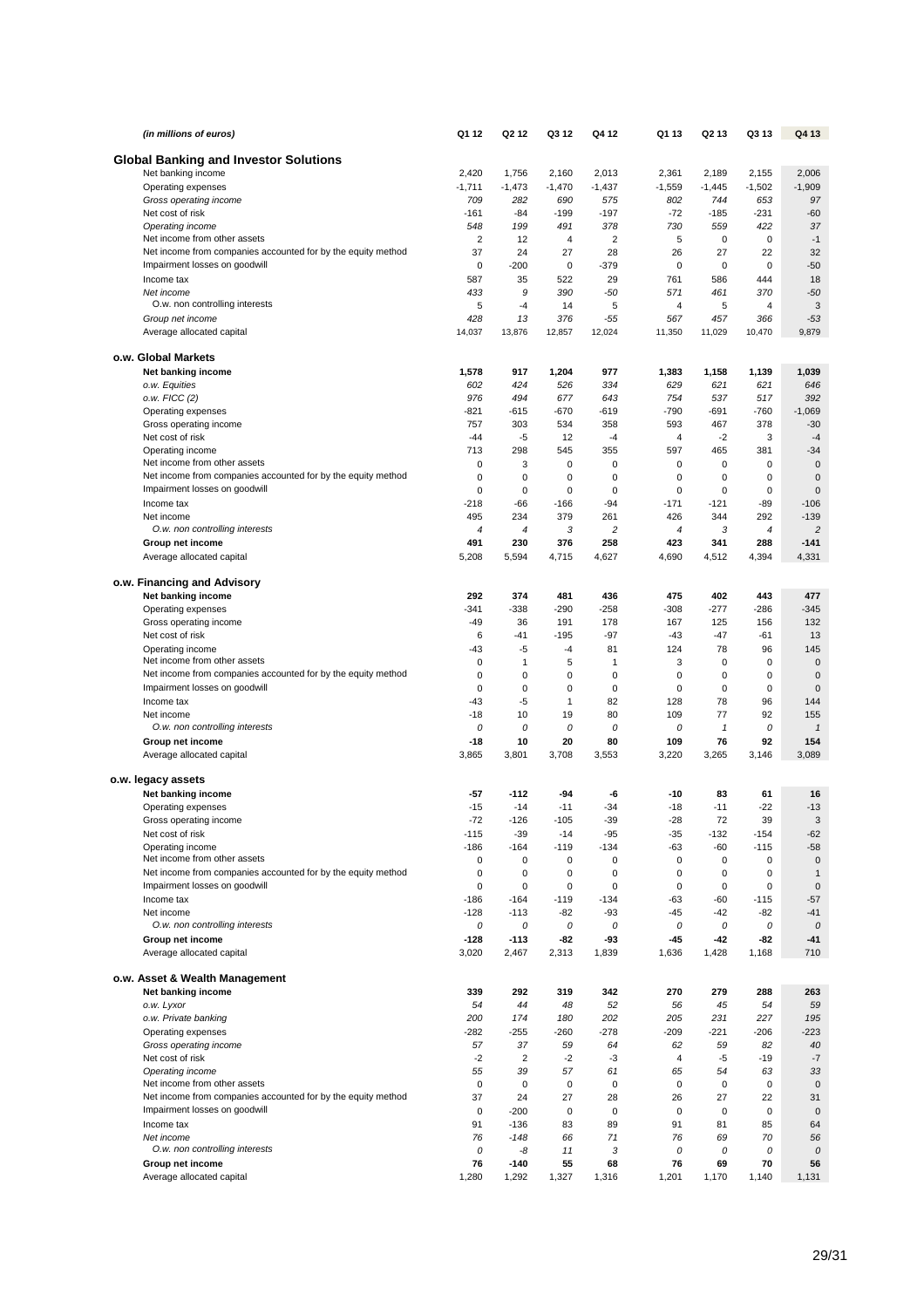| (in millions of euros)                                       | Q1 12          | Q <sub>2</sub> 1 <sub>2</sub> | Q3 12       | Q4 12          | Q1 13    | Q <sub>2</sub> 13 | Q3 13        | Q4 13         |
|--------------------------------------------------------------|----------------|-------------------------------|-------------|----------------|----------|-------------------|--------------|---------------|
| o.w. Securities Services and Brokerage                       |                |                               |             |                |          |                   |              |               |
| Net banking income                                           | 268            | 284                           | 250         | 263            | 243      | 266               | 225          | 211           |
| Operating expenses                                           | $-252$         | $-252$                        | $-239$      | $-249$         | $-235$   | $-245$            | $-227$       | $-260$        |
| Gross operating income                                       | 15             | 32                            | 11          | 14             | 8        | 21                | $-2$         | $-49$         |
| Net cost of risk                                             | $-6$           | $-1$                          | 0           | $\overline{2}$ | $-1$     | 0                 | $-1$         | $\mathbf 0$   |
| Operating income                                             | 9              | 31                            | 11          | 15             | 7        | 22                | $-3$         | $-49$         |
| Net income from other assets                                 | 2              | 9                             | $\Omega$    | $\mathbf{1}$   | 1        | $\Omega$          | 0            | $\mathbf 0$   |
| Net income from companies accounted for by the equity method | 0              | $\Omega$                      | $\Omega$    | $\Omega$       | 0        | $\Omega$          | 0            | $\mathbf 0$   |
| Impairment losses on goodwill                                | 0              | $\Omega$                      | $\mathbf 0$ | $-379$         | 0        | 0                 | $\mathbf 0$  | $-50$         |
| Income tax                                                   | -4             | $-13$                         | $-3$        | -6             | $-3$     | -8                | 1            | 19            |
| Net income                                                   | 7              | 27                            | 8           | $-368$         | 5        | 14                | $-2$         | $-80$         |
| O.w. non controlling interests                               | 0              | 0                             | 0           | 0              | 0        | $\Omega$          | 0            | $\mathcal{O}$ |
| Group net income                                             | $\overline{7}$ | 26                            | 8           | -369           | 5        | 13                | $-2$         | -80           |
| Average allocated capital                                    | 664            | 722                           | 795         | 688            | 603      | 653               | 623          | 619           |
|                                                              |                |                               |             |                |          |                   |              |               |
| <b>Corporate Centre</b>                                      |                |                               |             |                |          |                   |              |               |
| Net banking income                                           | $-229$         | 362                           | $-893$      | $-1.073$       | $-1.286$ | $-16$             | -434         | $-389$        |
| o.w. financial liabilities                                   | $-181$         | 206                           | $-594$      | $-686$         | $-1,045$ | 53                | $-223$       | $-379$        |
| Operating expenses                                           | $-58$          | $-20$                         | $-70$       | 6              | $-58$    | $-44$             | $-54$        | $-95$         |
| Gross operating income                                       | $-287$         | 342                           | $-962$      | $-1,066$       | $-1,344$ | $-60$             | $-488$       | $-484$        |
| Net cost of risk                                             | $-22$          | $\mathbf{1}$                  | $-1$        | $-307$         | $-126$   | $-96$             | $-187$       | $-2$          |
| Operating income                                             | $-309$         | 343                           | $-963$      | $-1,373$       | $-1.470$ | $-157$            | $-675$       | $-486$        |
| Net income from other assets                                 | 13             | $-31$                         | $-482$      | $-5$           | 441      | 1                 | $-7$         | 128           |
| Net income from companies accounted for by the equity method | 2              | $\mathbf{1}$                  | 2           | $\mathbf{1}$   | 2        | 0                 | $\mathbf{1}$ | $\mathbf 0$   |
| Impairment losses on goodwill                                | $\Omega$       | $\mathbf 0$                   | $\Omega$    | $-12$          | $\Omega$ | 0                 | $\Omega$     | $\Omega$      |
| Income tax                                                   | 114            | $-132$                        | 554         | 573            | 333      | 117               | 285          | 291           |
| Net income                                                   | $-180$         | 181                           | $-890$      | $-816$         | $-694$   | $-38$             | $-395$       | $-68$         |
| O.w. non controlling interests                               | 45             | 49                            | 43          | 35             | 34       | 39                | 34           | 45            |
| Group net income                                             | $-224$         | 122                           | $-924$      | $-852$         | $-729$   | $-75$             | $-428$       | $-114$        |